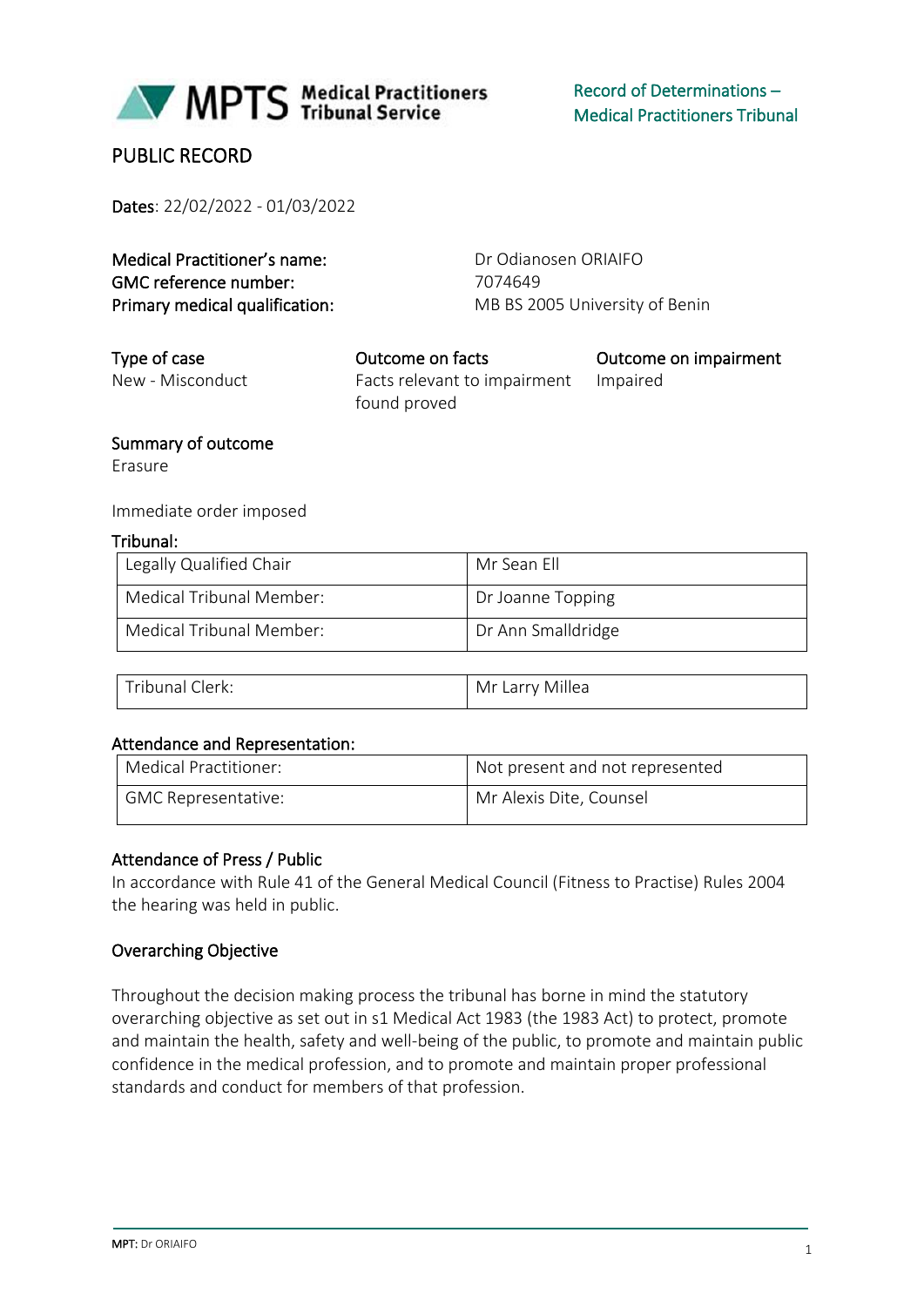### Determination on Facts - 28/02/2022

#### Background

1. Dr Oriaifo qualified in 2005 as MB BS from the University of Benin, Nigeria.

2. The allegation that has led to this hearing can be summarised as that between 20 May 2014 and 26 January 2016, Dr Oriaifo worked as a locum middle grade doctor at Dr Gray's Hospital, Elgin, Grampian NHS Trust ('Dr Gray's') during which time he was employed by National Locums Ltd ('NLL'), a locum agency. It is alleged that on one or more occasion during that period, he falsified his weekly timesheets in order to claim for hours in excess of those he had actually worked. As a result, he received payments for hours which he was not entitled to and his actions were dishonest.

3. It is further alleged that on 26 January 2016 Dr Oriaifo was invited by the Clinical Director to discuss irregularities in the timesheets, that he then left the hospital between 12:00-12:30 during his scheduled working hours and in doing so, failed to notify colleagues, complete his allocated duties, arrange suitable cover or respond to telephone attempts to contact him.

4. It is also alleged that Dr Oriaifo failed to notify the GMC without delay that he was being prosecuted in respect of two charges of dangerous driving in Scotland, and that he had formally admitted to committing motoring offences in the State of Maryland, USA.

5. The initial concerns were raised with the GMC via email on 4 February 2016 by Dr C, Deputy Responsible Officer/Associate Medical Director, Professional Performance Medical Directorate, NHS Grampian. She informed the GMC of a potential case of fraud in relation to the payments to Dr Oriaifo and advised that this was under investigation by NHS Scotland Counter Fraud Services. The referral also noted that since the potential fraud had been uncovered, Dr Oriaifo had been absent without leave from his locum post and the hospital's Clinical Director suspected Dr Oriaifo may have left the UK. During the GMC investigation, it was identified that Dr Oriaifo was subject to prosecution for the motoring offences set out in the Allegation.

### The Outcome of Applications Made during the Facts Stage

6. The Tribunal granted the application made by Mr Alexis Dite, Counsel, on behalf of the GMC, that notice of the hearing had been properly served on Dr Oriaifo and to proceed in his absence. Full details of this decision can be found at Annex A.

### The Allegation and the Doctor's Response

7. The Allegation made against Dr Oriaifo is as follows: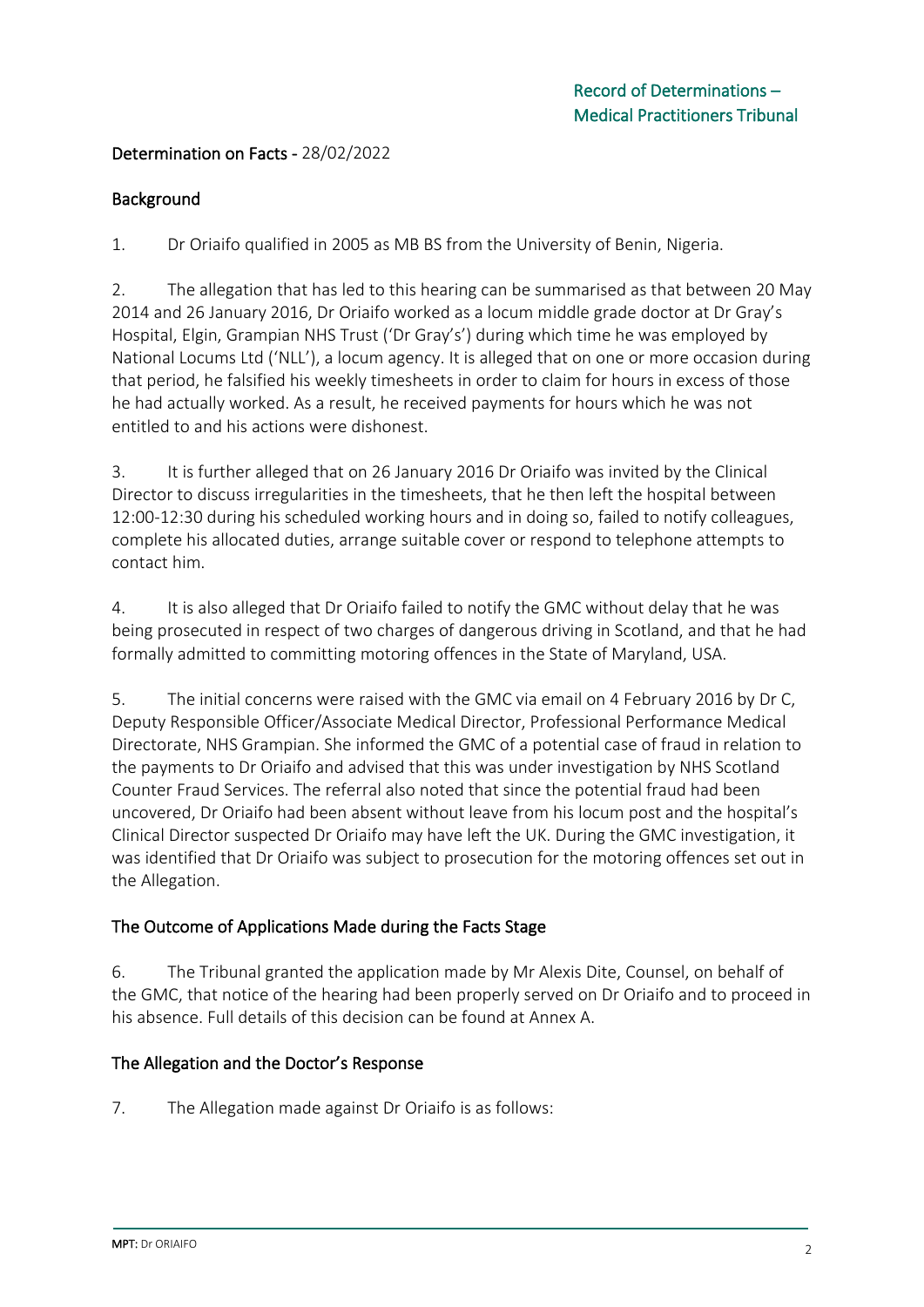That being registered under the Medical Act 1983 (as amended):

- 1. Between 23 May 2014 and 26 January 2016, you worked as a locum doctor at Dr Gray's Hospital, Elgin ('Dr Gray's') during which time, you were employed by National Locums Ltd ('NLL'), a locum agency. To be determined
- 2. Between 27 May 2014 and 26 January 2016, you:
	- a. submitted your weekly timesheets ('timesheets') for payment to NLL; To be determined
	- b. signed the counter fraud declaration on the timesheets. To be determined
- 3. On more than one occasion between 27 May 2014 and 26 January 2016, you falsified your timesheets so as to:
	- a. claim for hours in excess of the hours you had worked; To be determined
	- b. receive payment for hours which you were not entitled to be paid for. To be determined
- 4. You knew that the information included in the timesheets as described at paragraph 3 was untrue in that it did not accurately reflect the hours that you had worked. To be determined
- 5. Your actions at paragraph 2 and 3 were dishonest by reason of paragraph 4. To be determined
- 6. You submitted a timesheet dated 4 January 2016 ('4 January timesheet') to NLL for payment. To be determined
- 7. You had completed and signed the 'client' section of the 4 January timesheet in the name of Dr A. To be determined
- 8. You knew that Dr A had not completed and signed the 'client' section of the 4 January timesheet when you submitted it. To be determined
- 9. Your actions as described at paragraphs 6 and 7 were dishonest by reason of paragraph 8. To be determined
- 10. On 26 January 2016 you were working at Dr Gray's and having been informed by Dr B about the irregularities in your timesheets, you left the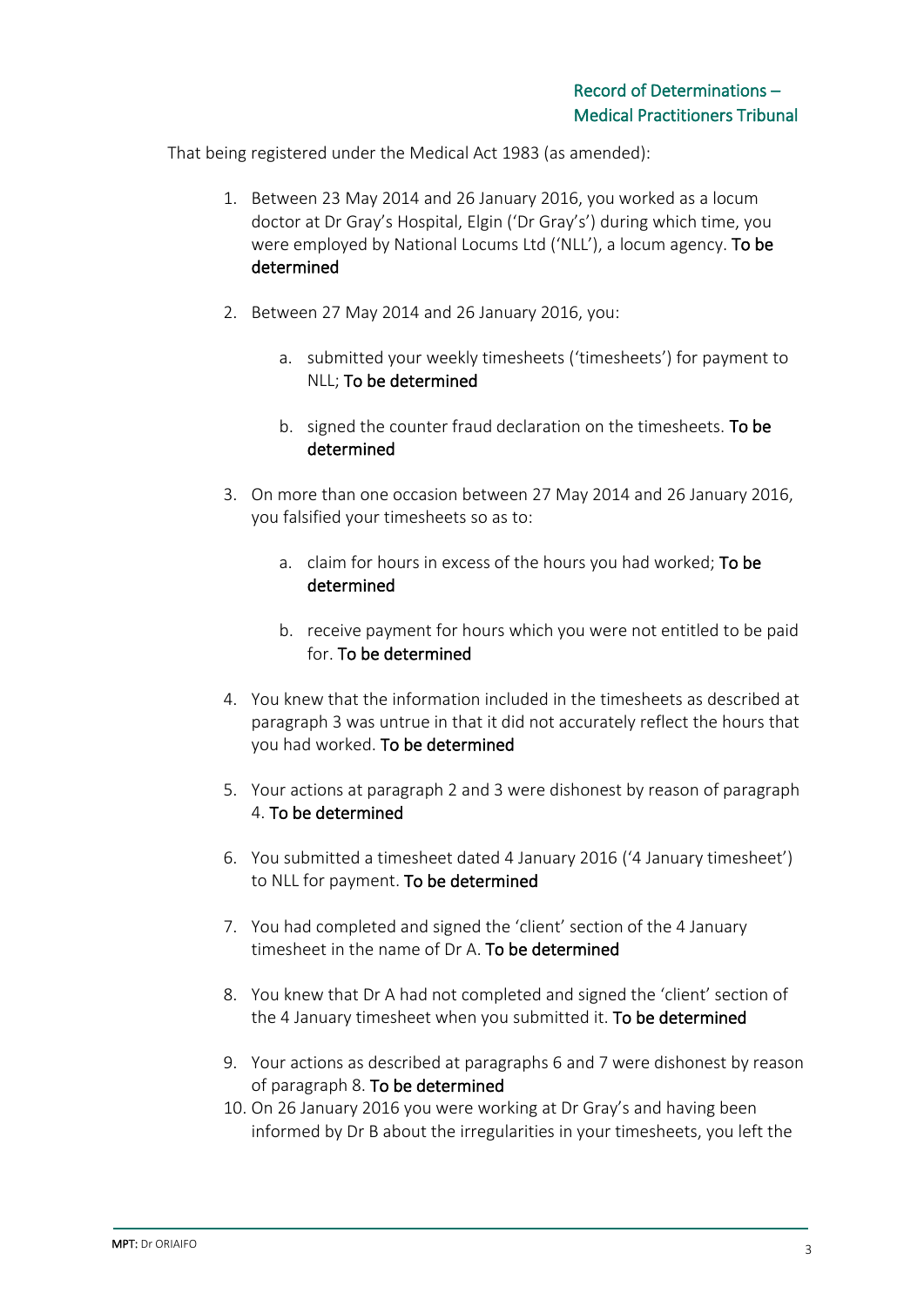hospital between 12:00-12:30 during your scheduled working hours, and you failed to:

- a. notify colleagues of your intention to leave Dr Gray's; To be determined
- b. complete the allocated hours of your shift; To be determined
- c. arrange suitable cover for your post; To be determined
- d. deliver a presentation to colleagues at 12:30; To be determined
- e. respond to attempts made by Dr B to contact you by telephone. To be determined

#### Criminal Offences

11. You failed to notify the GMC without delay that you were being prosecuted in respect of the criminal offences detailed in Schedule 1. To be determined

#### Overseas determinations

12. You failed to notify the GMC without delay that you had formally admitted to committing the motoring offences in the State of Maryland, USA as set out in Schedule 2. To be determined

And that by reason of the matters set out above, your fitness to practise is impaired because of your misconduct. To be determined

#### Witness Evidence

- 8. The Tribunal received evidence on behalf of the GMC from the following witnesses:
	- Dr D, Consultant Physician at Dr Gray's;
	- Ms E, Management Accountant at NHS Grampian 2013 to March 2018;
	- Dr B, Consultant physician and Clinical Director at Dr Gray's;
	- Dr F, Consultant Physician at Dr Gray's;
	- Dr A, Consultant Physician at Dr Gray's, and;
	- Dr G, Consultant Physician at Dr Gray's from September 2011 to March 2016.

9. The Tribunal also received evidence on behalf of the GMC in the form of witness statements from the following witnesses who were not called to give oral evidence: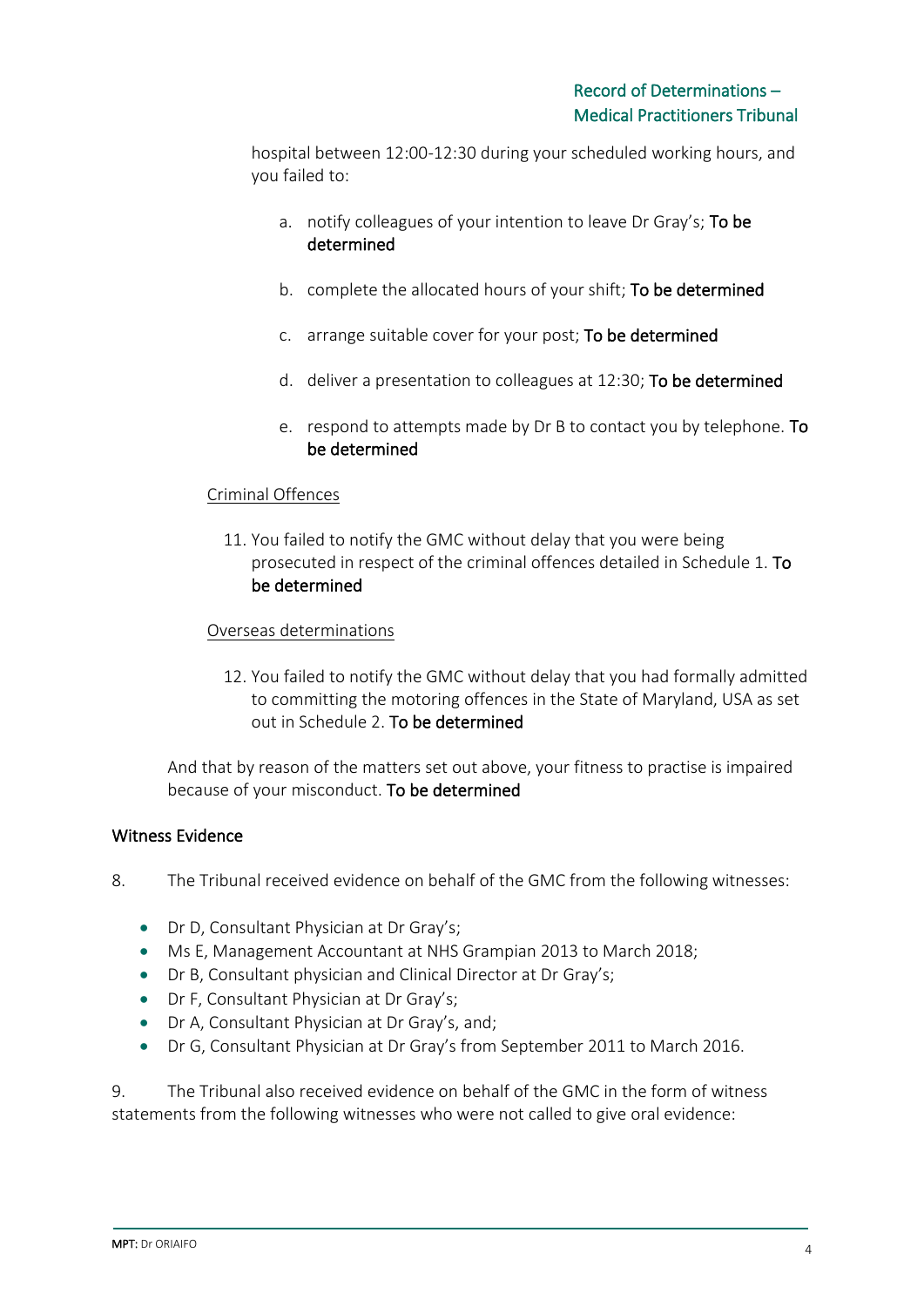- Dr H, Consultant Physician at Dr Gray's between August 2011 and January 2015, dated 4 June 2021;
- Ms I, Sheriff Clerk for Scottish Courts and Tribunal Service (SCTS), dated 26 November 2020, and;
- Ms J, GMC Paralegal, dated 10 January 2022.

10. Dr Oriaifo did not provide his own witness statement but the Tribunal was provided with an email from Dr Oriaifo sent to the GMC in relation to his application for Voluntary Erasure, dated 16 March 2021, and a transcript, dated 5 March 2021, of the responses he provided in a video interview conducted on 1 March 2021 by Enquiry Agents from the Brownsword Group, on behalf of the GMC.

### Documentary Evidence

11. The Tribunal had regard to the documentary evidence provided, which included but was not limited to: emails, witness statements, timesheets and invoices pertaining to the NHS counter-fraud investigation; correspondence and emails in relation to the UK-based motoring offences; emails regarding the investigation and a report from the Enquiry Agents, and; correspondence between Dr Oriaifo and the GMC.

### The Tribunal's Approach

12. In reaching its decision on facts, the Tribunal has borne in mind that the burden of proof rests on the GMC and it is for the GMC to prove the Allegation. Dr Oriaifo does not need to prove anything. The standard of proof is that applicable to civil proceedings, namely the balance of probabilities, i.e. whether it is more likely than not that the events occurred.

13. In respect of the allegations that Dr Oriaifo acted dishonestly, the Tribunal bore in mind the test laid down by the Supreme Court in *Ivey v Genting Casinos (UK) Ltd* 2017 UKSC 67*,* namely that when considering the matter of dishonesty:

- a. The Tribunal must first ascertain (subjectively) the actual state of Dr Oriaifo's knowledge or belief as to the facts. The reasonableness or otherwise of his belief may evidence whether he held the belief, but it is not an additional requirement that his belief must be reasonable; the question is whether it is genuinely held.
- b. Once that had been established the Tribunal must determine whether his conduct was dishonest by applying the (objective) standards of ordinary decent people. It is not necessary for the individual to appreciate that what he has done is, by those standards, dishonest

### The Tribunal's Analysis of the Evidence and Findings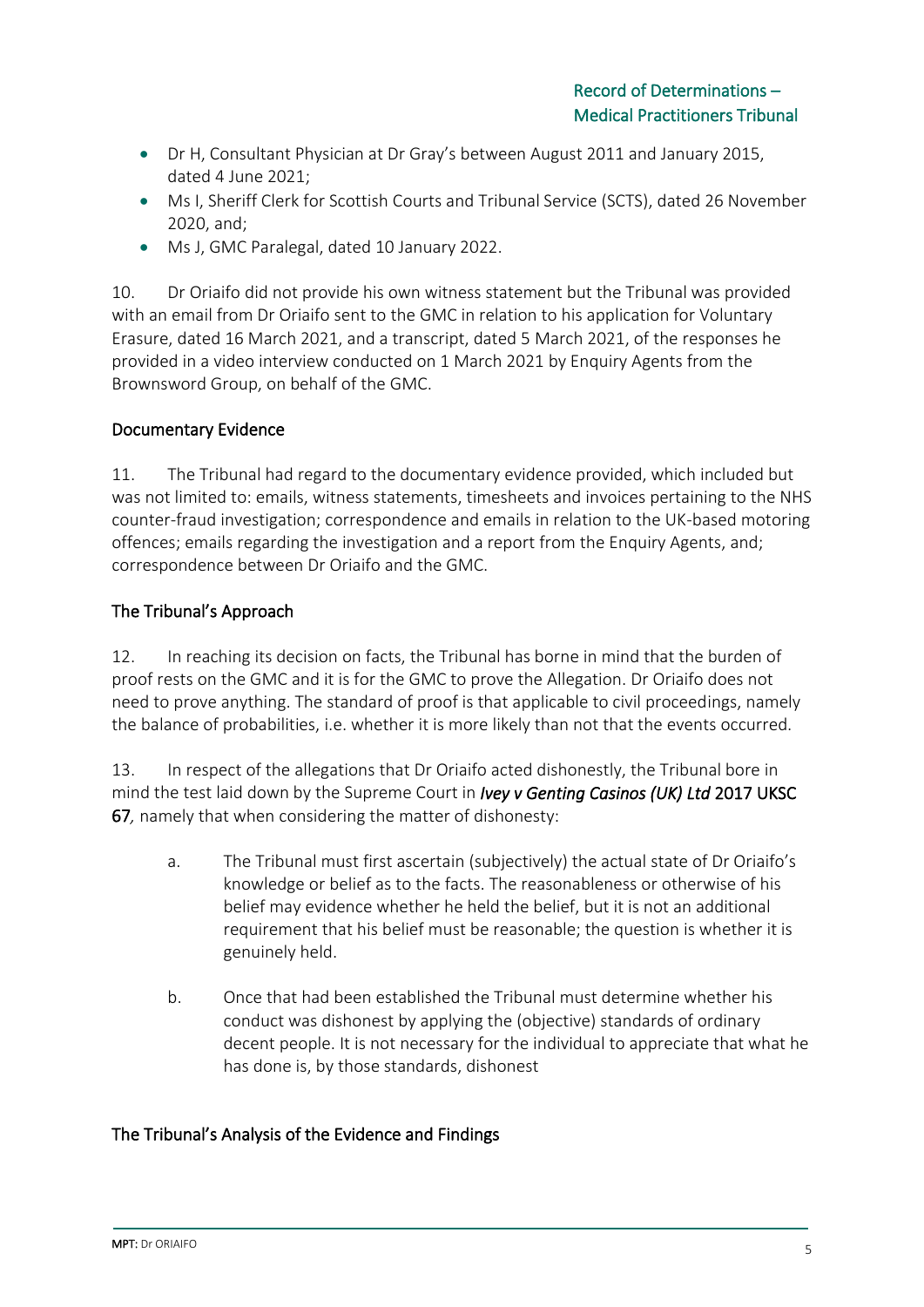14. The Tribunal has considered each paragraph of the Allegation separately and has evaluated the evidence in order to make its findings on the facts.

## Paragraph 1

15. In reaching its determination on this paragraph of the Allegation, the Tribunal considered that there was a substantial amount of evidence demonstrating that Dr Oriaifo worked at Dr Gray's while employed by NLL between the dates indicated in the Allegation. Both NHS Grampian and NLL provided copies of the weekly time sheets and invoices submitted in respect of Dr Oriaifo's work at Dr Gray's, covering a period from 20 May 2014 until 24 January 2016. The Tribunal was also provided with copies of some of the contracts between NHS Grampian and NLL in respect of Dr Oriaifo's work at Dr Gray's. In an emailed letter from the GMC to the Responsible Officer ('RO') for NLL, dated 28 April 2021, it was confirmed that:

*"On 25 November 2019, [Ms L] of National Locums confirmed to us via email that Dr Oriaifo worked at NHS Grampian between 20 May 2014 until 24 January 2016."*

16. The Tribunal heard from a number of the Consultant Physicians at Gray's hospitals all of whom confirmed that Dr Oriaifo had worked with them, during the period in question. They confirmed that Dr Oriaifo had been at the hospital working on 26 January 2016. The Tribunal noted that during his interview with the Enquiry Agent from the Brownsword Group US, Dr Oriaifo confirmed that he had worked at Dr Gray's for a locum agency. The Tribunal was satisfied that the evidence clearly demonstrated that Dr Oriaifo had worked as a locum doctor at Dr Gray's whilst employed by NLL, between 23 May 2014 and 26 January 2016.

17. Accordingly, the Tribunal found this paragraph of the Allegation proved.

## Paragraph 2

18. The Tribunal noted the weekly time sheets submitted by Dr Oriaifo, which run from the week ending 27 May 2014 through to the 24 January 2016. Each one was signed by Dr Oriaifo below a counter fraud declaration, which stated:

*"I declare that the information I have given on this form is correct and complete and that I have not claimed elsewhere for the hours/shifts detailed on this timesheet. I understand that if I knowingly provide false information this may result in disciplinary action and I may be liable to prosecution and civil recovery proceedings. I consent to the disclosure of information from this form to and by the NHS body and the NHS CFSMS for the purpose of verification of this claim and the investigation, prevention, detection and prosecution of fraud*"

19. In his interview with Enquiry Agents on 1 March 2021, Dr Oriaifo confirmed that he had submitted the timesheets.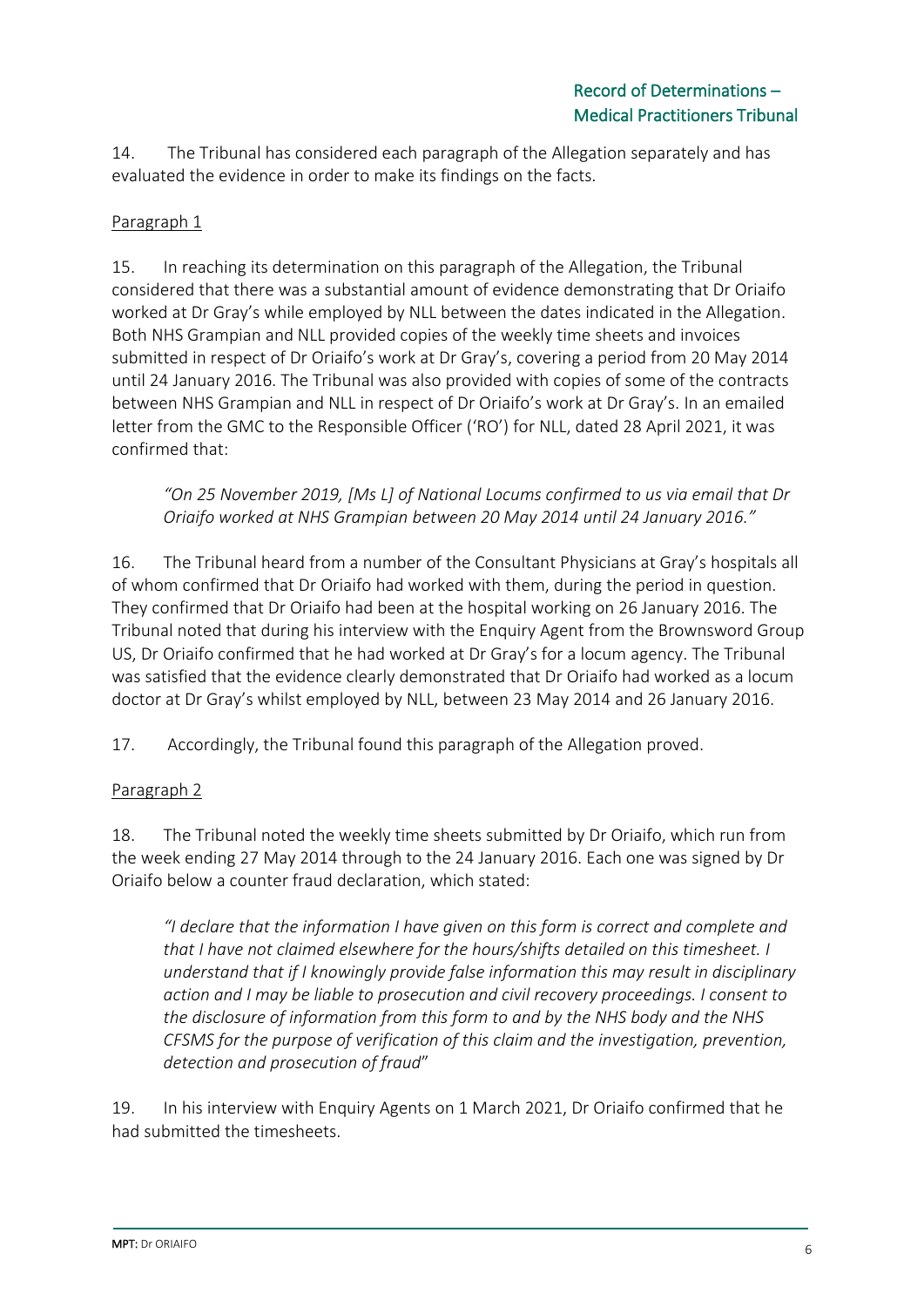20. The Tribunal heard from a number of Consultant Physicians at Dr Gray's who had been asked to countersign the timesheets by Dr Oriaifo. The Tribunal accepted their evidence that they had countersigned the timesheets at Dr Oriaifo's request.

21. NLL confirmed to the GMC that the timesheets were submitted to them by Dr Oriaifo by fax. The Tribunal noted the invoices submitted by NLL, which included copies of the timesheets completed by Dr Oriaifo and the subsequent remittances showing payments from NHS Grampian to NLL in respect of the invoices. The Tribunal was satisfied that Dr Oriaifo had signed the counter fraud declaration on the timesheets and had submitted them to NLL on a weekly basis for payment.

22. Accordingly, the Tribunal found this paragraph of the Allegation proved.

### Paragraph 3  $3(a)$

23. In reaching its determination on this paragraph of the Allegation, the Tribunal considered the implausibility of the hours claimed on the timesheets, which state that from November 2014 onwards Dr Oriaifo worked 13 hours a day, every day, without a day off for a period of 15 months. Dr B, Dr D, Dr F and Dr G all said that such a working pattern was impossible and would not have happened.

24. In his interview with the Enquiry Agents, Dr Oriaifo said that he worked between 40 and 60 hours per week, or up to 70 on some occasions. This is consistent with the evidence of Dr B and Dr F that Dr Oriaifo, as a locum, filled a 'vacant slot' on the Junior Doctors rota. They said that within this rota Junior Doctors such as Dr Oriaifo would have worked on average 56 hours per week. This was confirmed by Ms E, who described the rota pattern and produced a spreadsheet in which the rostered hours were compared to Dr Oriaifo's claimed hours each week. It was accepted by all the Consultants that there were often changes to shifts and the rota at Dr Gray's, that there was no system of recording these except for relying on the doctor's honesty and that because of the system of payment, it was the locum doctors who tended to work the additional shifts. However, the witnesses were all of the view that Dr Oriaifo could not have worked the hours that he claimed.

25. The Tribunal noted that there were a number of alterations to the timesheets and discrepancies with the rostered hours. For example, they show that from November 2014 onwards that after every period Dr Oriaifo claimed that he was working nights he claimed that he would immediately work the subsequent day shift and would have therefore worked 26 hours straight.

26. The Tribunal heard consistent evidence from Dr B and the Consultant Physicians that the hours claimed by Dr Oriaifo would not have been permitted, especially over such a long period of time. The Tribunal noted the evidence that Dr Gray's comprises a small hospital and a close-knit group of clinicians so that everyone knew everyone else, and it would not be possible for Dr Oriaifo to work such excessive hours unnoticed. This was further indicated by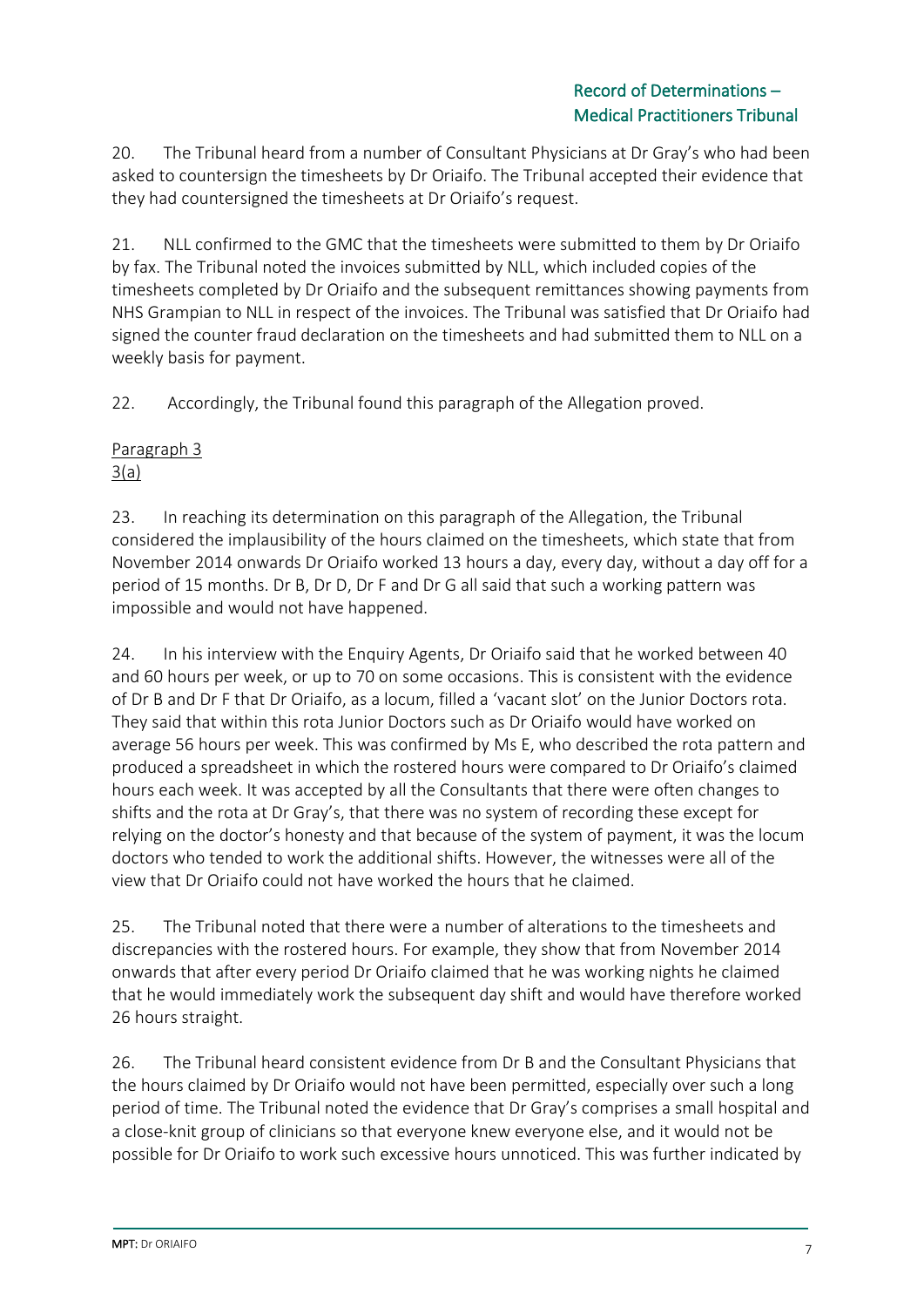the fact that there were night to day shift handovers and had Dr Oriaifo worked the night shift and intended to remain and work the subsequent day shift, it would have been apparent to the Consultants.

27. The evidence of Dr D, Dr F and Dr G was that they would have raised with Dr Oriaifo the numbers of hours that he was claiming to have worked if it was apparent on the timesheets they were asked to sign. Dr D stated that he would not have signed timesheets with the number of changes and corrections on as those ultimately submitted by Dr Oriaifo. Dr F's evidence was that the timesheets he was asked to sign did not contain all the changes and have the columns filled in, as were ultimately on the timesheets submitted by Dr Oriaifo. The Tribunal considered that Dr D and Dr F were credible witnesses who gave clear and consistent accounts that they would not have signed the forms with the corrections and elements added in. This was consistent with the contemporaneous accounts they gave as part of the NHS counter-fraud investigation, shortly after the irregularities in the timesheet came to light.

28. The Tribunal also took into account that there were examples within the timesheets of the same hour being claimed multiple times, where Dr Oriaifo would claim for the hour cross over between the day and night sheet on two separate timesheets, meaning he would be paid twice for the same hour.

29. The Tribunal noted that in respect of 8 October 2015, Dr Oriaifo claimed that he worked 13 hours from 9am until 10pm, however in an email dated 24 September 2019 the Sherriff Clerk of Elgin Crown Court, confirmed that Dr Oriaifo was in attendance at court that day. The Tribunal is satisfied that Dr Oriaifo could not have therefore been working the hours that he claimed on the timesheet on that day.

30. In his email to the GMC, dated 16 March 2021, Dr Oriaifo stated that:

*"Regarding the allegations of fraud, I can say that I have been dishonest and I am really sorry for my mistakes and what it has caused to the people involved. I changed the times worked to reflect more hours after the timesheets were signed by the consultants. However, I worked most of the shifts claimed on the timesheets. I did this out of ignorance and financial difficulties I faced at that time."*

31. Given the implausibility of the hours Dr Oriaifo claimed and the evidence of Dr B, Dr G. Dr D and Dr F, which the Tribunal accepted, it concluded that Dr Oriaifo falsified timesheets on a sustained and persistent basis. The Tribunal was satisfied that on the basis of the evidence before it, most if not all of the timesheets from November 2014 onwards were falsified in order for Dr Oriaifo to claim for excess hours that he had not worked.

32. Accordingly, the Tribunal found this paragraph of the Allegation proved.

3(b)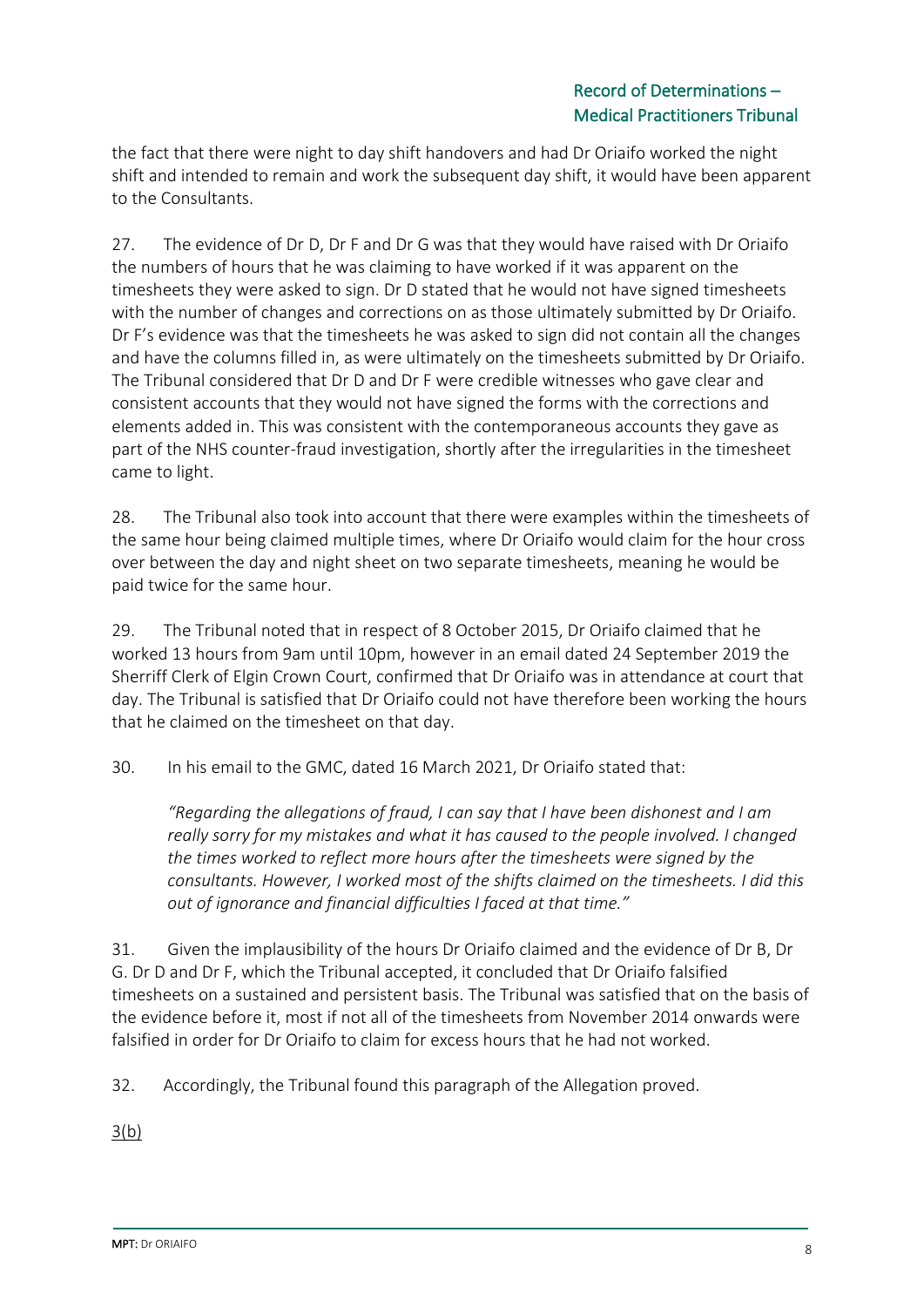### Record of Determinations – Medical Practitioners Tribunal

33. The Tribunal accepted all the evidence demonstrating that Dr Oriaifo was paid on the basis of the timesheets he submitted and that these were submitted to NHS Grampian via NLL. Although an exact figure of how much Dr Oriaifo was overpaid cannot be calculated, Ms E in her evidence to the Tribunal provided a spreadsheet which provided details of the rostered hours, the hours claimed by Dr Oriaifo and the payments made to NLL by NHS Grampian. In Ms E' statement to the NHS counter-fraud investigation she stated that, after allowing for a margin of error, she estimated that the total overpayment was £224, 485.04. When she broke this figure down she estimated that Oriaifo Medical was overpaid a total of £146,237 by NLL. The Tribunal concluded that Dr Oriaifo was paid based on the inflated timesheets he had submitted.

34. Given its finding at paragraph 3(a) that Dr Oriaifo had falsified his timesheets on one or more occasion, it was satisfied that he had received payment for hours he was not entitled to be paid for, and the Tribunal therefore found this paragraph of the Allegation proved.

### Paragraph 4

35. The Tribunal was satisfied that Dr Oriaifo would have known the hours that he was working each day. He would have been aware that the hours that he entered onto the timesheet were in excess of those that he had actually worked and that he would therefore be paid more money that he was entitled to. The Tribunal noted that in general, Dr Oriaifo presented each completed timesheet for counter signature within 24 hours of completion of the hours claimed. The Tribunal considered this supported the proposition that Dr Oriaifo knew that the information on the timesheet was wrong.

36. The Tribunal also took into account the email from Dr Oriaifo to the GMC on 16 March 2021 in which he accepted that he had been dishonest and had changed the times worked to reflect that he had worked more hours after they had been signed by the consultants. The Tribunal concluded that Dr Oriaifo knew that the information in the timesheets were untrue and did not accurately reflect the actual hours that he had worked.

37. Accordingly, the Tribunal found this paragraph of the Allegation proved.

### Paragraph 5

38. The Tribunal was satisfied that Dr Oriaifo knowingly submitted timesheets which claimed for hours in excess of what he had worked on multiple occasions.

39. The Tribunal was of the view that ordinary decent people would objectively consider Dr Oriaifo's conduct, in claiming from NHS Grampian payment for hours that he knew that had not worked, to be dishonest.

40. Accordingly, the Tribunal found this paragraph of the Allegation proved.

### Paragraph 6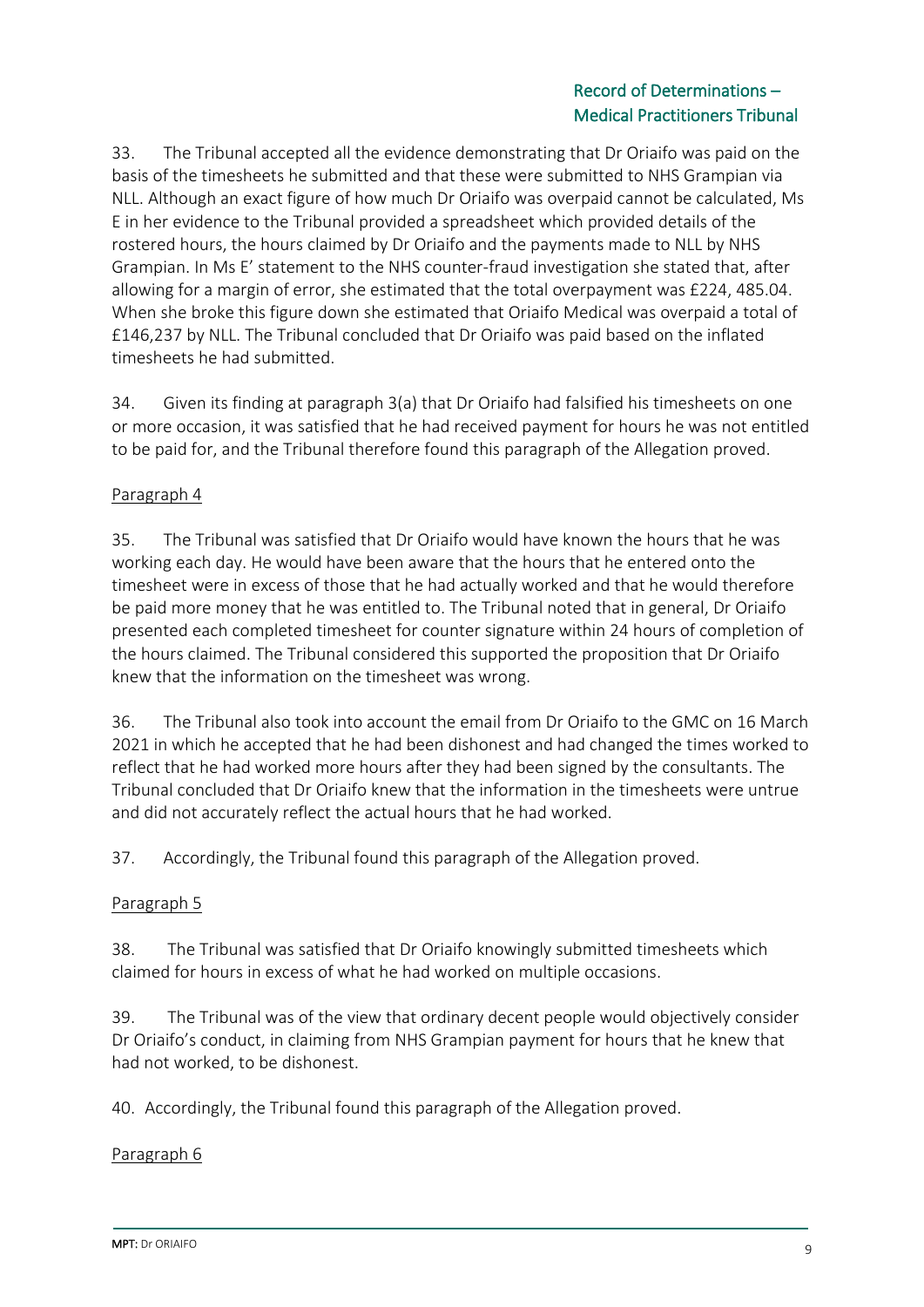41. The Tribunal was provided with a copy of the timesheet and the associated document audit trail, which it accepted. The Tribunal therefore found this paragraph of the Allegation proved.

### Paragraph 7

42. The Tribunal considered the evidence in support of this paragraph of the Allegation, namely that of Dr A. Her written and oral evidence was that the signature on the timesheet was not hers and that in any event, she had not worked on the date she was said to have signed the timesheet. In her oral evidence, Dr A said that she remembers that on the day in question she had taken the day off, having worked the weekend before. She told the Tribunal that her husband had marked this on their family calendar, which she had confirmed with her husband during her interview with the counter-fraud investigator a few weeks later.

43. The Tribunal accepted the evidence of Dr A that she had not signed the timesheet and that it was not her signature on it. It noted that Dr A accepted having signed a different timesheet but not the one on 4 January 2016. She had denied signing the timesheet shortly after the irregularities were raised during her interview as part of the NHS counter-fraud investigation held in February 2016, just a few weeks after she was said to have countersigned the timesheet.

44. The Tribunal concluded that if Dr A did not sign her own name on the timesheet, then it was a reasonable inference that Dr Oriaifo must have signed Dr A's name on the timesheet instead, and accordingly found this paragraph of the Allegation proved.

### Paragraph 8

45. Having determined that Dr Oriaifo falsified Dr A's signature on the timesheet, the Tribunal determined that he must have known Dr A did not sign it when he submitted it, and found this paragraph of the Allegation proved.

### Paragraph 9

46. The Tribunal considered the two limbs of the Ivey test as set out above. Dr Oriaifo knowingly submitted a timesheet having falsified Dr A's signature on it to confirm hours that he had not actually worked. The Tribunal was of the view that such conduct would objectively be considered dishonest by an ordinary, decent member of the public.

47. Accordingly, the Tribunal found this paragraph of the Allegation proved.

#### Paragraph 10

48. The evidence of Dr B in his written and oral accounts was that he can clearly remember what happened with Dr Oriaifo on 26 January 2016. He stated that he was told by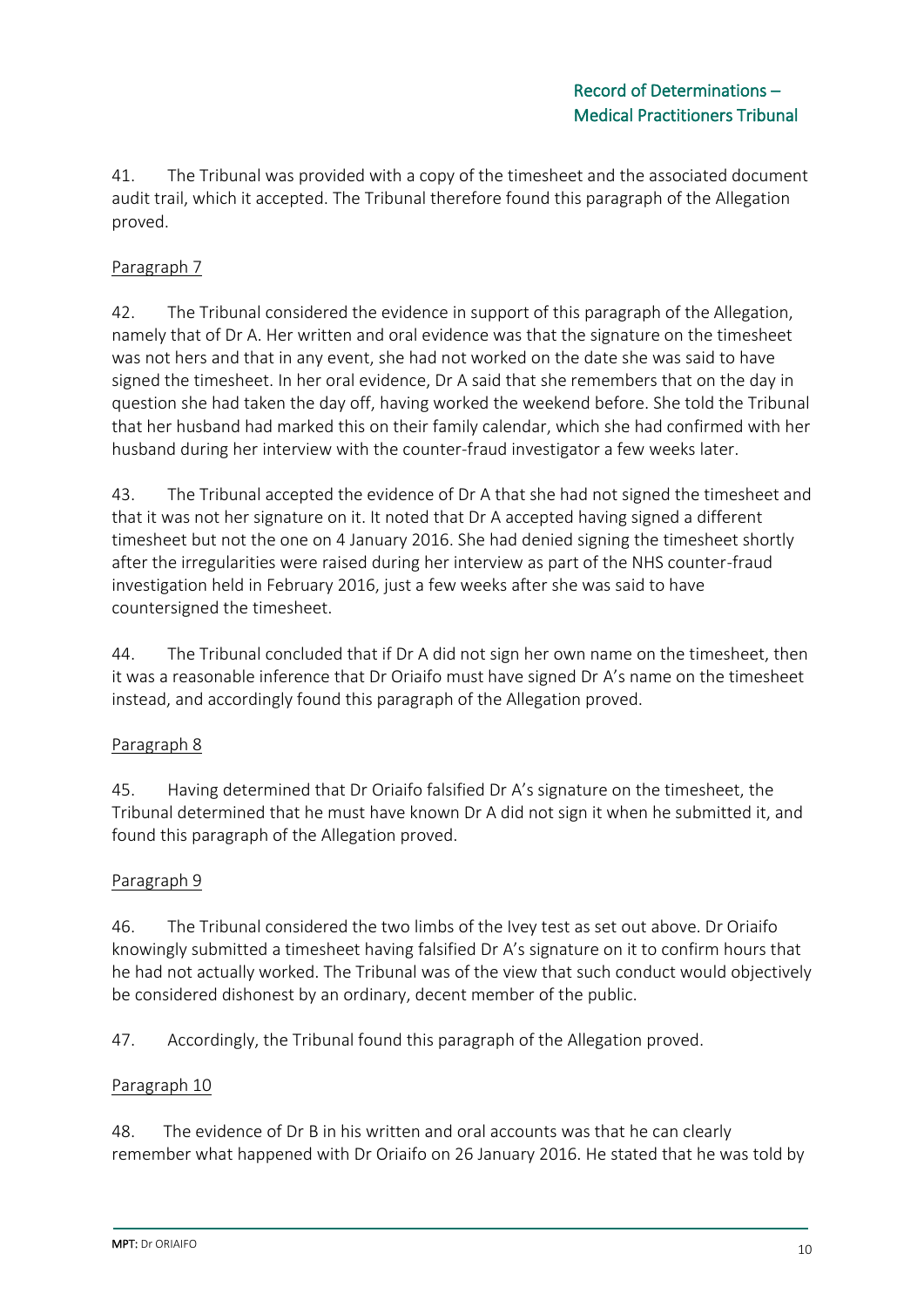### Record of Determinations – Medical Practitioners Tribunal

phone that there were some irregularities with Dr Oriaifo's timesheets but at the time he did not know the extent of it. He saw Dr Oriaifo in the corridor around 12 noon and asked Dr Oriaifo to speak with him and the relevant administration personnel later that day about irregularities with the timesheets that had been submitted. Dr B recalled that Dr Oriaifo did not reply but appeared to be taken somewhat aback, and Dr B's main concern at the time had been not to upset Dr Oriaifo. Dr B stated that around half an hour later, Dr Oriaifo failed to turn up for a presentation he was scheduled to make to colleagues and that he tried calling and contacting Dr Oriaifo to see what had happened. A telephone search through the hospital for Dr Oriaifo was conducted unsuccessfully. Dr B explained the main concern at the time was for Dr Oriaifo's wellbeing and that something might have happened to him, as he had left the hospital without telling anybody during his shift.

49. The Tribunal accepted Dr B's evidence, which was supported by both Dr D and Dr F. The Tribunal therefore found this paragraph of the Allegation proved.

## Paragraph 11

50. The Tribunal considered Dr Oriaifo's statement in his email to the GMC on 16 March 2021 that, *"Regarding the failure to appear in court, I was not aware of the citations for traffic offences because I was not in the UK"*. It noted however the evidence from Ms I a Sheriff Clerk for Scottish Courts and Tribunal Service (SCT5) based in Elgin Sheriff Court who confirmed that in respect of the first offence, committed 11 July 2015, Dr Oriaifo had attended Elgin Sherriff Court in person on 8 October 2015. Ms I confirmed that the Court records show that Dr Oriaifo was legally represented and had initially pleaded guilty to the offence, but subsequently changed his plea to one of not guilty.

51. Correspondence from Police Scotland confirms that Dr Oriaifo was stopped and interviewed by police in respect of both offences. Correspondence relating to the second offence, committed 1 December 2015, was sent by the Court on 18 January 2016 confirming the hearing date. The Tribunal considered it more likely than not that Dr Oriaifo would have received this before he left the UK to travel to Baltimore, USA on 30 January 2016.

52. The Tribunal therefore did not accept Dr Oriaifo's statement in his email that he was not aware of the citation for these offences. A check of the GMC records by Ms J confirmed that Dr Oriaifo never notified the GMC about the two offences.

53. The Tribunal noted that Dr Oriaifo accepted a warning issued by the GMC, on 9 April 2015 for having failed to disclose a motoring offence to the GMC. Paragraph 75 of Good Medical Practice (2013) ('GMP'), was expressly set out in the warning which states:

*"75 You must tell us without delay if, anywhere in the world:*

- *a you have accepted a caution from the police or been criticised by an official inquiry*
- *b you have been charged with or found guilty of a criminal offence*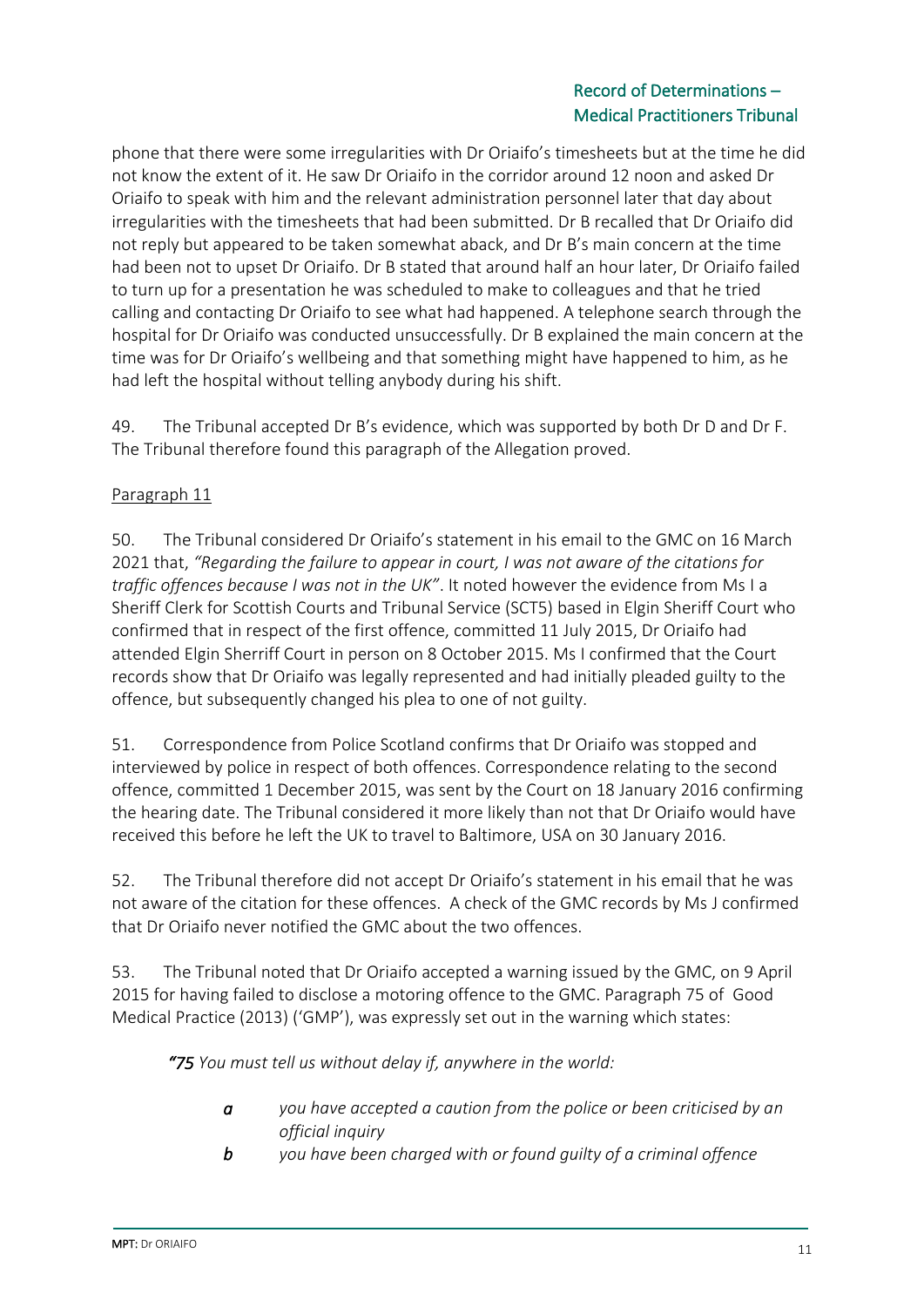### *c another professional body has made a finding against your registration as a result of fitness to practise procedures."*

54. The Tribunal concluded that Dr Oriaifo was well aware of the necessity for him to report the prosecutions he was facing in Scotland to the GMC but failed to do so.

55. Accordingly, the Tribunal found this paragraph of the Allegation proved.

## Paragraph 12

56. The Tribunal was provided with a sworn statement from Mr M an employee of Process Service Network LLC who conducted a public records search, appertaining to Dr Oriaifo, in the United States of America on 1 March 2021. The search identified seven traffic offences committed in Maryland by Dr Oriaifo between October 2016 and May 2020 and which were reflected in Schedule 2 of the Allegation. The report identified a further four traffic violations which were dismissed.

57. During his interview with the Enquiry Agent from the Brownsword Group, Dr Oriaifo accepted that he was aware of having committed "*about seven*" driving offences in Maryland. He stated that he had not notified the GMC of them as he was unaware that he needed to. A search by Ms J of the GMC's records confirmed that Dr Oriaifo had not notified the GMC of any of the motoring offences in Maryland.

58. The Tribunal was satisfied that having received and accepted the warning on 9 April 2015, Dr Oriaifo was aware that he had a duty to notify the GMC of the offences. The warning clearly reminded Dr Oriaifo that paragraph 75 of GMP required him to notify the GMC of any offences committed 'anywhere in the world'. In respect of the seven traffic offences in Maryland, Dr Oriaifo did not notify the GMC about them.

59. Accordingly, the Tribunal found this paragraph of the Allegation proved. The Tribunal's Overall Determination on the Facts

60. The Tribunal has determined the facts as follows:

That being registered under the Medical Act 1983 (as amended):

- 1. Between 23 May 2014 and 26 January 2016, you worked as a locum doctor at Dr Gray's Hospital, Elgin ('Dr Gray's') during which time, you were employed by National Locums Ltd ('NLL'), a locum agency. Determined and found proved
- 2. Between 27 May 2014 and 26 January 2016, you:
	- a. submitted your weekly timesheets ('timesheets') for payment to NLL; Determined and found proved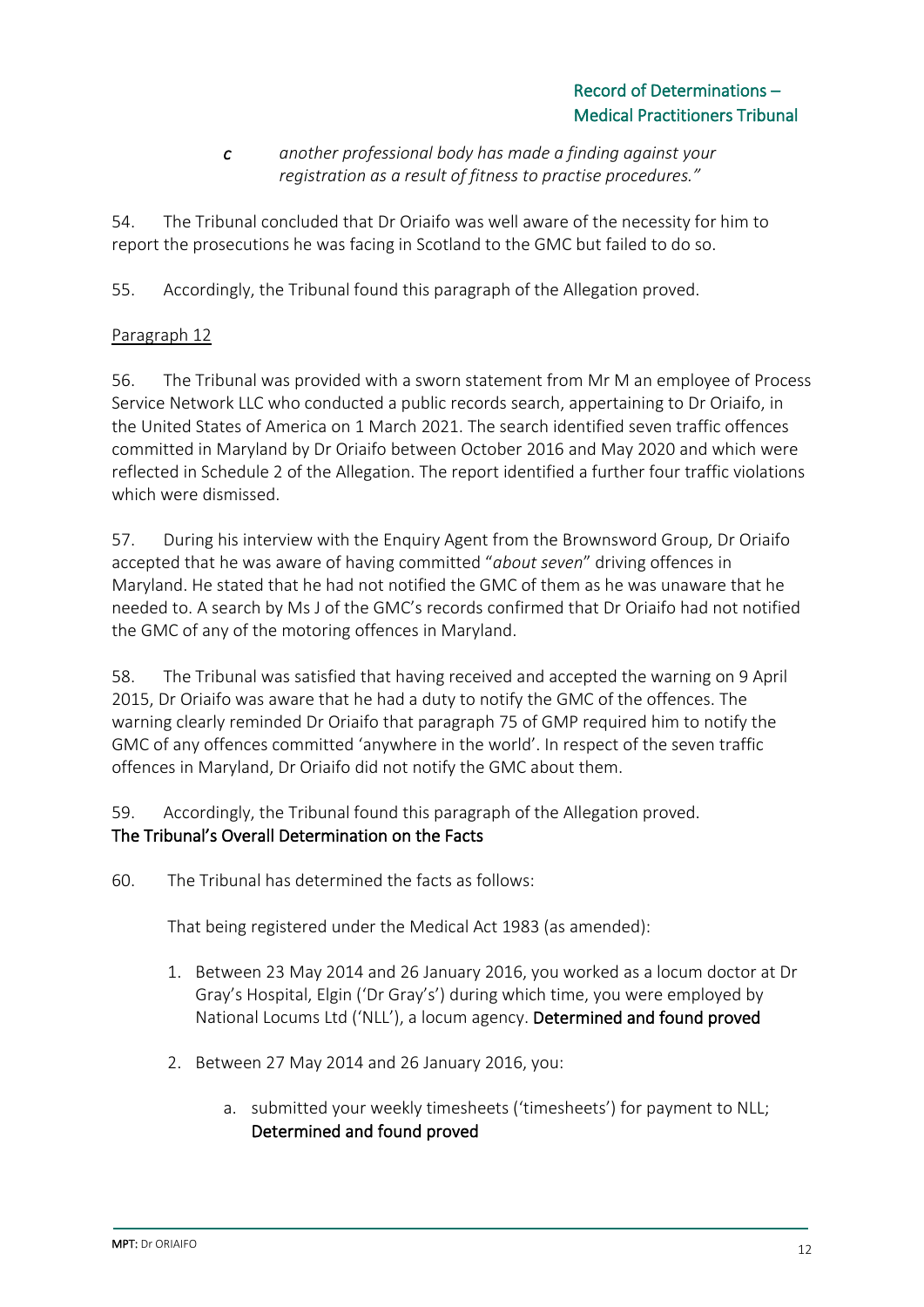- b. signed the counter fraud declaration on the timesheets. Determined and found proved
- 3. On more than one occasion between 27 May 2014 and 26 January 2016, you falsified your timesheets so as to:
	- a. claim for hours in excess of the hours you had worked; Determined and found proved
	- b. receive payment for hours which you were not entitled to be paid for. Determined and found proved
- 4. You knew that the information included in the timesheets as described at paragraph 3 was untrue in that it did not accurately reflect the hours that you had worked. Determined and found proved
- 5. Your actions at paragraph 2 and 3 were dishonest by reason of paragraph 4. Determined and found proved
- 6. You submitted a timesheet dated 4 January 2016 ('4 January timesheet') to NLL for payment. Determined and found proved
- 7. You had completed and signed the 'client' section of the 4 January timesheet in the name of Dr A. Determined and found proved
- 8. You knew that Dr A had not completed and signed the 'client' section of the 4 January timesheet when you submitted it. Determined and found proved
- 9. Your actions as described at paragraphs 6 and 7 were dishonest by reason of paragraph 8. Determined and found proved
- 10. On 26 January 2016 you were working at Dr Gray's and having been informed by Dr B about the irregularities in your timesheets, you left the hospital between 12:00-12:30 during your scheduled working hours, and you failed to:
	- a. notify colleagues of your intention to leave Dr Gray's; Determined and found proved
	- b. complete the allocated hours of your shift; Determined and found proved
	- c. arrange suitable cover for your post; Determined and found proved
	- d. deliver a presentation to colleagues at 12:30; Determined and found proved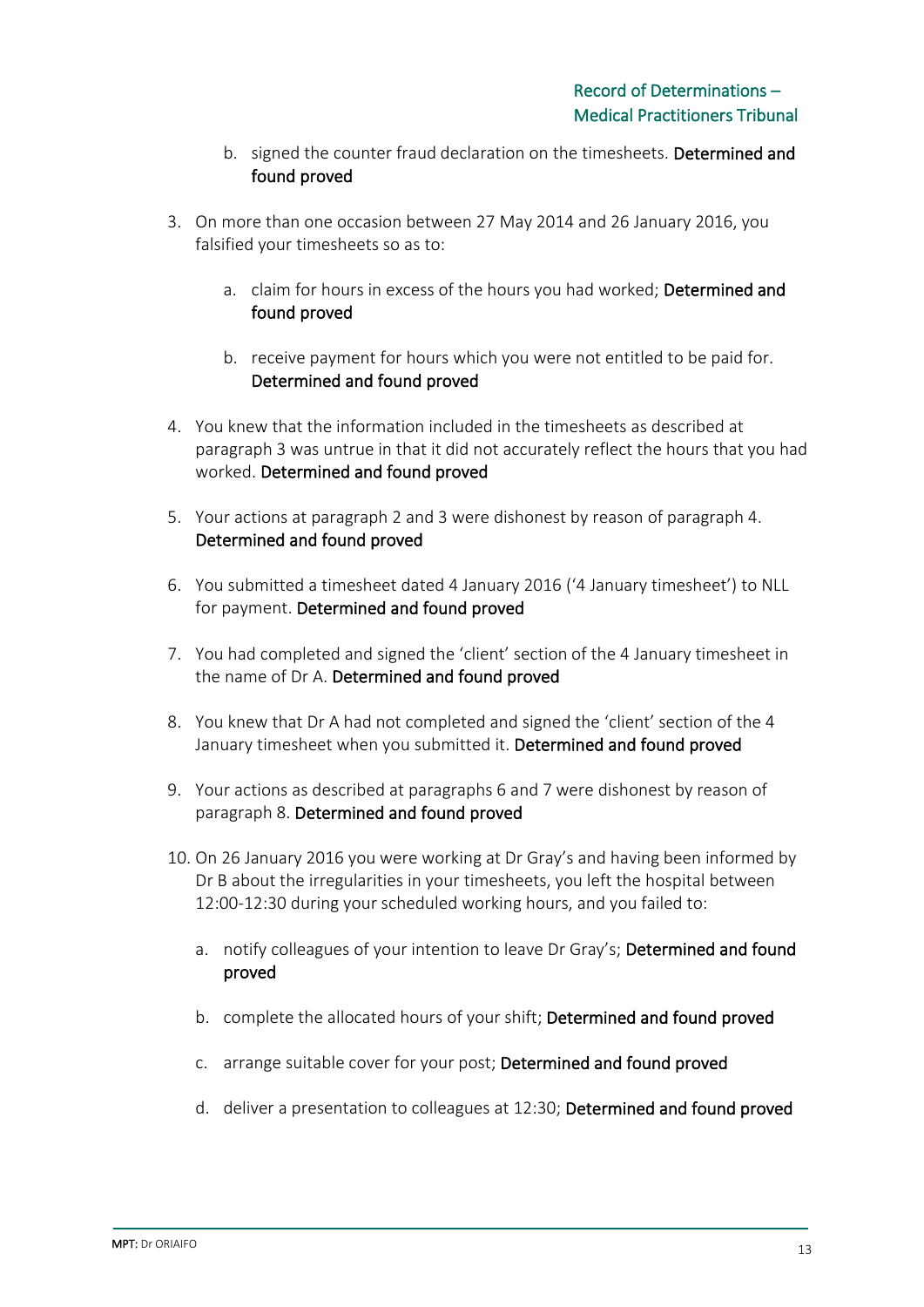e. respond to attempts made by Dr B to contact you by telephone. Determined and found proved

### Criminal Offences

11. You failed to notify the GMC without delay that you were being prosecuted in respect of the criminal offences detailed in Schedule 1. Determined and found proved

### Overseas determinations

12. You failed to notify the GMC without delay that you had formally admitted to committing the motoring offences in the State of Maryland, USA as set out in Schedule 2. Determined and found proved

And that by reason of the matters set out above, your fitness to practise is impaired because of your misconduct. To be determined

### Determination on Impairment - 01/03/2022

1. The Tribunal now has to decide in accordance with Rule 17(2)(l) of the Rules whether, on the basis of the facts which it has found proved as set out before, Dr Oriaifo's fitness to practise is impaired by reason of misconduct.

## The Evidence

2. The Tribunal has taken into account all the evidence received during the facts stage of the hearing, both oral and documentary.

### Submissions

3. On behalf of the GMC, Mr Dite submitted that Dr Oriaifo's actions amounted to significant and prolonged dishonesty and clearly fell short of what would be expected of a registered practitioner. Mr Dite referred the Tribunal to what he submitted were the relevant paragraphs of Good Medical Practice (2013) ('GMP'), breached by Dr Oriaifo. He submitted that the Tribunal might consider it significant, that when confronted about his dishonesty Dr Oriaifo chose to flee Dr Gray's Hospital and the UK to avoid facing the consequences. Mr Dite invited the Tribunal to conclude that Dr Oriaifo's dishonesty, being both serious and repeated, amounts to misconduct.

4. Mr Dite submitted that Dr Oriaifo's repeated dishonest misconduct was compounded by his failure to disclose multiple motoring offences in the UK and US. This was despite Dr Oriaifo having received a formal warning from the GMC reminding him of his obligation to report such offences without delay. Mr Dite submitted that this in and of itself was serious enough to constitute misconduct.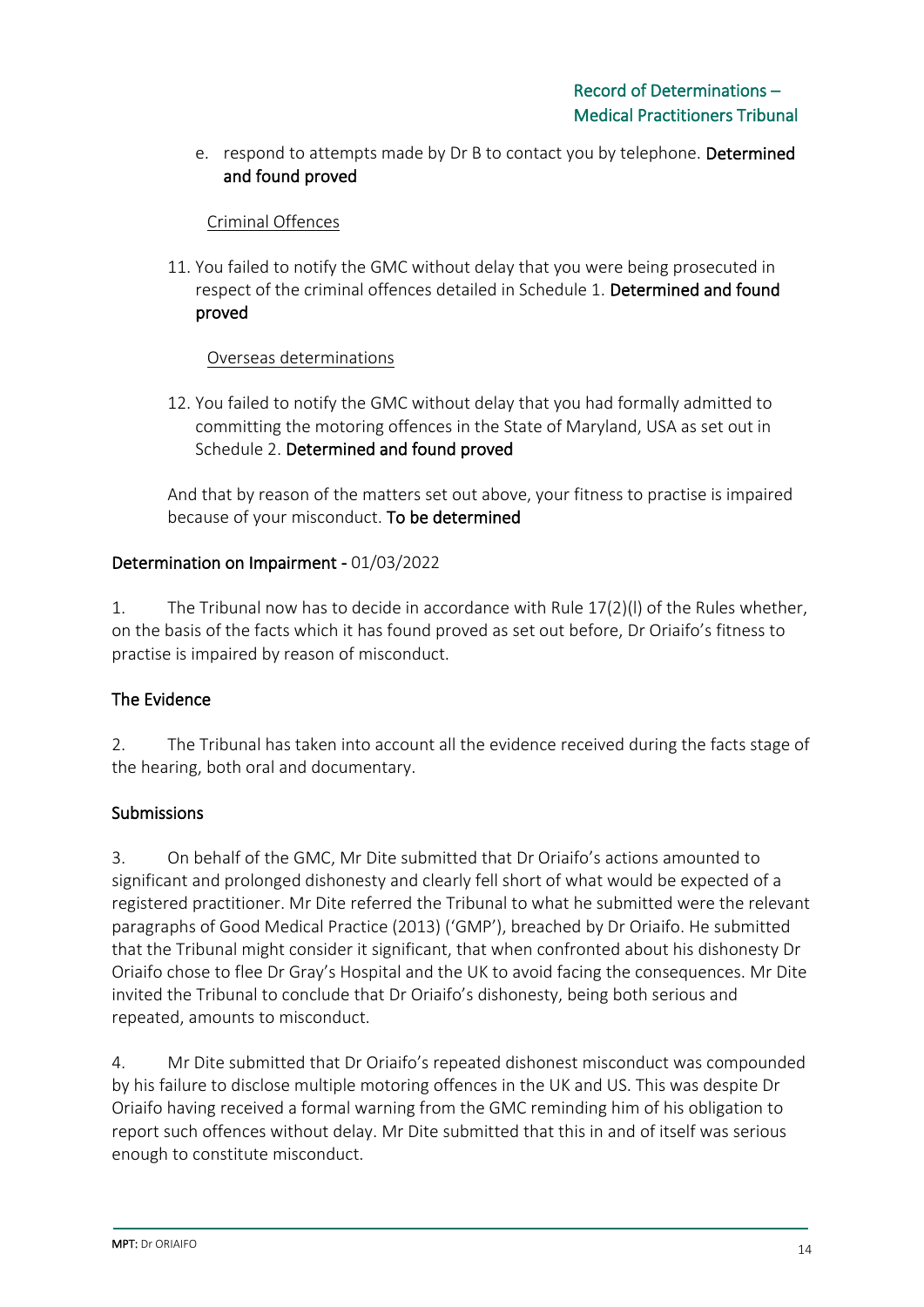5. Mr Dite submitted that while Dr Oriaifo accepted in his email to the GMC that he had been dishonest and apologised for altering the timesheets, any insight demonstrated through that acknowledgement of wrongdoing was limited and undermined by the caveats and denials within the email. He submitted that the Tribunal should be mindful of the context of Dr Oriaifo's apology which was limited and was only offered after he had been tracked down in the USA, some five years after leaving the UK.

6. Mr Dite reminded the Tribunal of Dr Oriaifo's responses when he had been questioned about his motoring offences. He submitted the responses demonstrated a lack of insight as despite having received a formal warning in April 2015, Dr Oriaifo maintained that he was unaware of the need to report the offences he committed in Maryland. Dr Oriaifo also maintained that he was unaware of the prosecutions in the UK contrary to all of the evidence and the Tribunal's finding. Mr Dite invited the Tribunal to conclude that Dr Oriaifo has still not developed appropriate insight.

7. Mr Dite submitted that there is no evidence of Dr Oriaifo having taken any steps to remediate his misconduct. He invited the Tribunal to consider if remediation would even be possible in a case of repeated and prolonged dishonesty such as this.

8. Mr Dite submitted that Dr Oriaifo does not accept full responsibility for his actions nor demonstrated insight. The risk of repetition therefore remains and Dr Oriaifo's fitness to practise is currently impaired by reason of his misconduct.

9. Mr Dite reminded the Tribunal of the overarching objective and submitted that a finding of impairment would be necessary in order to protect the reputation of the profession and the regulatory process, and to uphold proper standards for practitioners within the profession.

## The Relevant Legal Principles

10. The Tribunal reminded itself that at this stage of proceedings, there is no burden or standard of proof and the decision on impairment is a matter for the Tribunal's judgement alone.

11. In approaching the decision, the Tribunal was mindful of the two-stage process to be adopted: first whether the facts as found proved amounted to misconduct and that the misconduct was serious and then whether the finding of that misconduct which was serious could lead to a finding of impairment.

12. The Tribunal must determine whether Dr Oriaifo's fitness to practise is impaired today, taking into account Dr Oriaifo's conduct at the time of the events and any relevant factors since then such as whether the matters are remediable, have been remedied and the likelihood of repetition.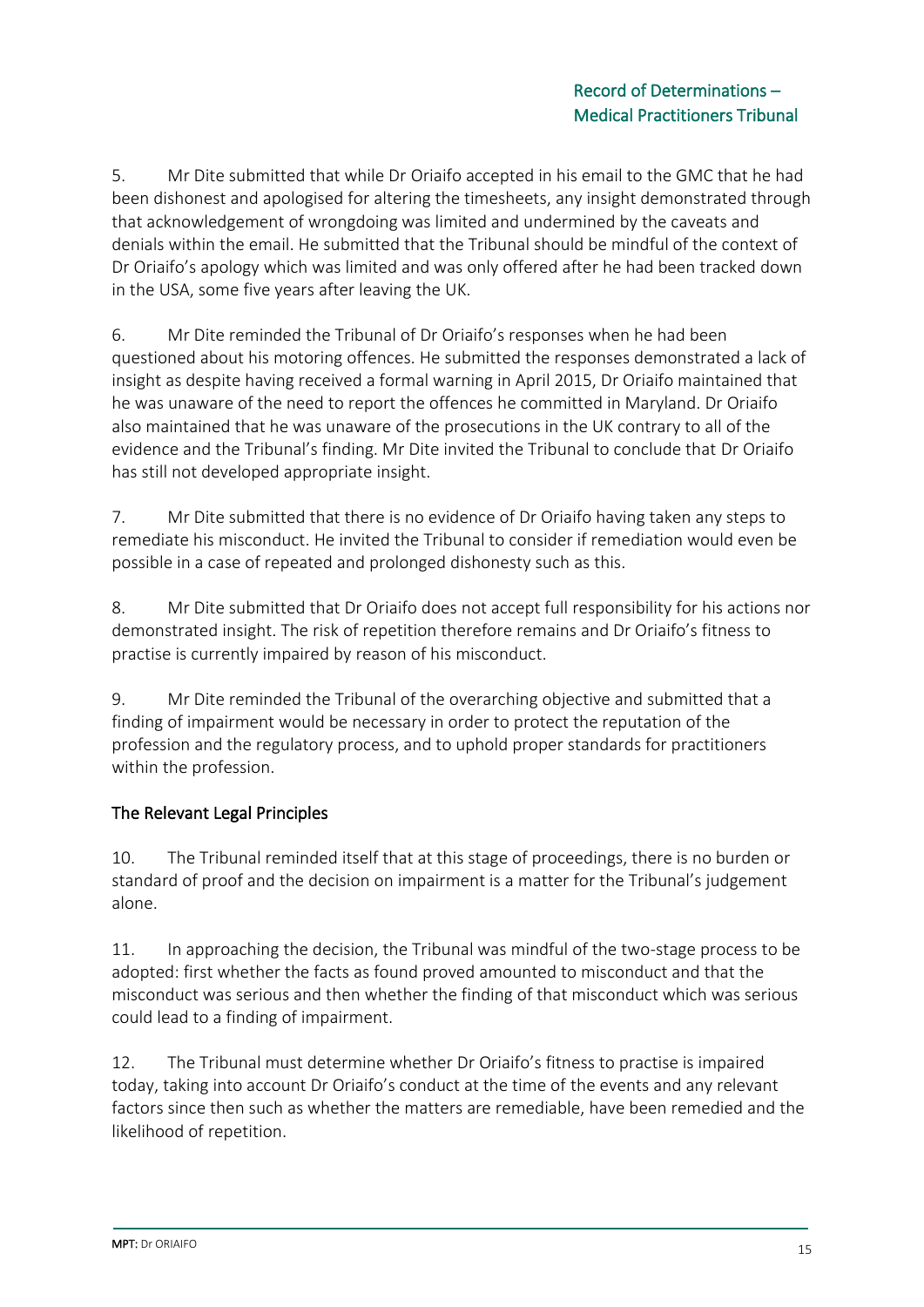#### The Tribunal's Determination on Impairment

#### Misconduct

13. The Tribunal considered its finding that Dr Oriaifo had deliberately and repeatedly falsified timesheets for his own financial benefit over a sustained period of time. The Tribunal was of the view that Dr Oriaifo's actions breached paragraphs 65, 71 and 77 of GMP, which state:

- *65 You must make sure that your conduct justifies your patients' trust in you and the public's trust in the profession.*
- *71 You must be honest and trustworthy when writing reports, and when completing or signing forms, reports and other documents. You must make sure that any documents you write or sign are not false or misleading.*
	- *a You must take reasonable steps to check the information is correct.*
	- *b You must not deliberately leave out relevant information.*
- *77 You must be honest in financial and commercial dealings with patients, employers, insurers and other organisations or individuals.*

14. The Tribunal concluded that Dr Oriaifo's actions fell seriously below the standards expected and would be considered wholly unacceptable by members of the public and profession alike. The Tribunal was satisfied that Dr Oriaifo's dishonesty amounted to misconduct which was serious.

15. The Tribunal was satisfied that Dr Oriaifo's actions in falsifying Dr A's signature also fell seriously below the standards set out in GMP. The need for a Consultant to countersign the timesheets was there as a check to prevent fraudulent claims. In forging Dr A's signature, Dr Oriaifo sought to avoid that scrutiny in order to benefit financially from the excess hours he claimed to have worked. The Tribunal was of the view that Dr Oriaifo's behaviour in forging his colleague's signature would be considered deplorable by fellow practitioners. The Tribunal concluded that his actions fell seriously below the standards of conduct reasonably expected of a doctor and amounted to misconduct which was serious.

16. In respect of Dr Oriaifo leaving the premises of Dr Gray's without informing anyone, the Tribunal considered Dr Oriaifo's failure to give the planned presentation to his colleagues to be trivial and that such conduct did not amount to misconduct. However, by leaving the hospital in the middle of his shift without notifying anybody or arranging suitable cover, Dr Oriaifo potentially put patients at risk of harm. Also, as nobody knew what had happened to Dr Oriaifo, Dr B had to conduct a search of the hospital to try and locate him, wasting his time. The Tribunal was satisfied that paragraph 38 of GMP, below, was applicable: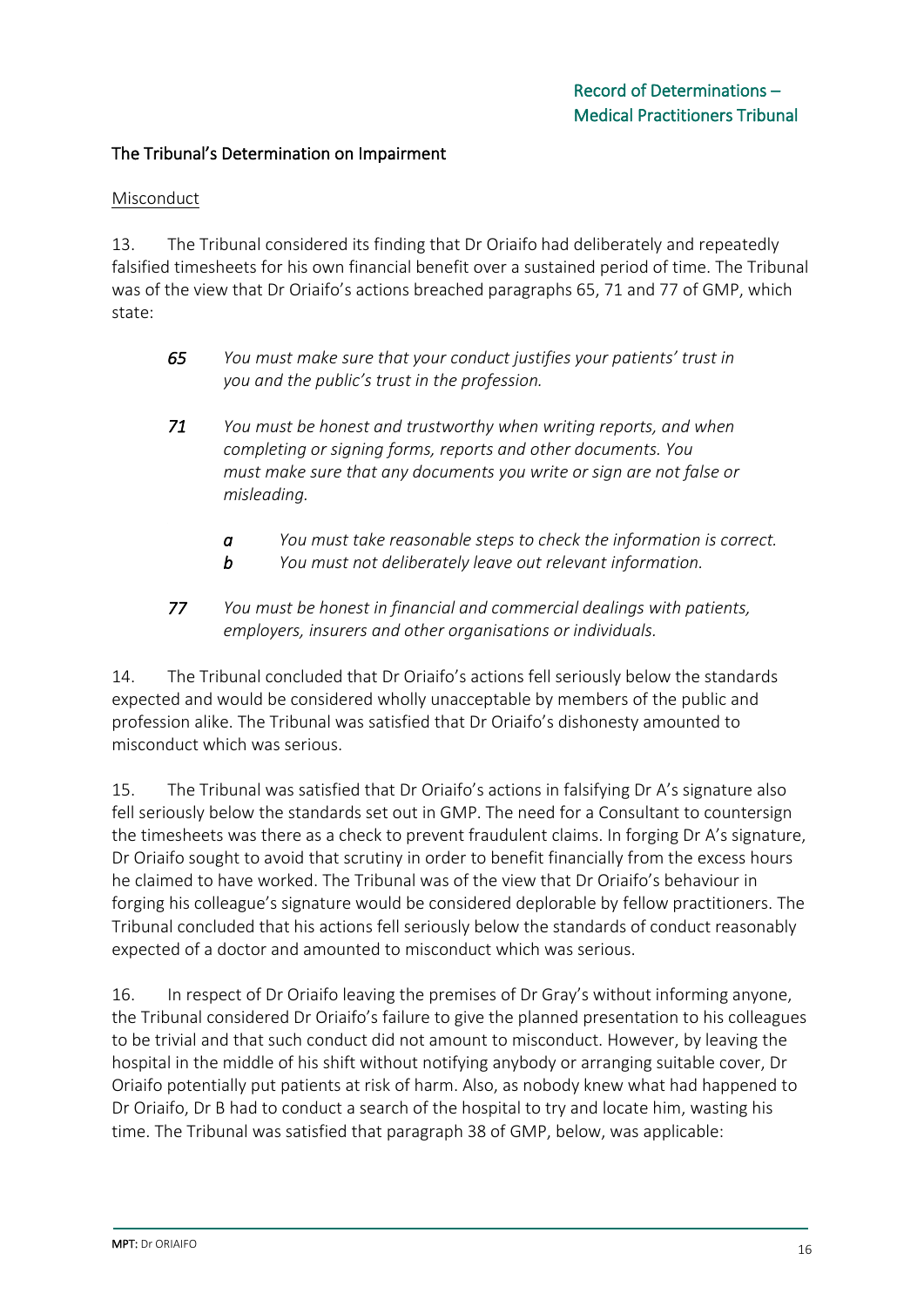### Record of Determinations – Medical Practitioners Tribunal

*38 Patient safety may be affected if there is not enough medical cover. So you must take up any post you have formally accepted, and work your contractual notice period before leaving a job, unless the employer has reasonable time to make other arrangements.*

17. The Tribunal concluded that Dr Oriaifo's action in leaving the hospital in the middle of his shift, in the way that he did, fell seriously below the standards expected and amounted to misconduct that was serious.

18. In regard to Dr Oriaifo's failures to disclose his motoring offences, the Tribunal considered paragraph 75 of GMP to be relevant, which states:

*75 You must tell us without delay if, anywhere in the world:*

- *a you have accepted a caution from the police or been criticised by an official inquiry*
- *b you have been charged with or found guilty of a criminal offence*
- *c another professional body has made a finding against your registration as a result of fitness to practise procedures*.

19. The Tribunal noted that the warning received by Dr Oriaifo had expressly mentioned paragraph 75 of GMP and had been given to him as a result of a previous failure to notify the GMC of a conviction in a timely manner. That warning was given to Dr Oriaifo only a few months before he was informed that he was to be prosecuted in respect of the July 2015 driving offence. There were a number of occasions when it would have been clear to Dr Oriaifo that he needed to inform the GMC about the driving offences, such as when he attended his hearing, but he chose not to.

20. The Tribunal considered Dr Oriaifo's failure to notify the GMC of nine motoring offences, despite having received a warning for the same failing, to be serious and a clear and repeated breach of the standards expected of a registered practitioner. The Tribunal concluded that his actions amounted to misconduct which was serious.

## Impairment

21. The Tribunal having found that the facts found proved amounted to serious misconduct, went on to consider whether, as a result of that misconduct, Dr Oriaifo's fitness to practise is currently impaired.

22. The Tribunal consider Dr Oriaifo's insight to be limited. It noted when Dr B informed Dr Oriaifo that he wished to discuss possible irregularities with the timesheets, Dr Oriaifo left the hospital in the middle of his shift without telling anybody. He then left the UK a few days later. Within a few weeks of leaving the UK, Dr Oriaifo applied to the GMC for a Certificate of Good Standing ('CGS').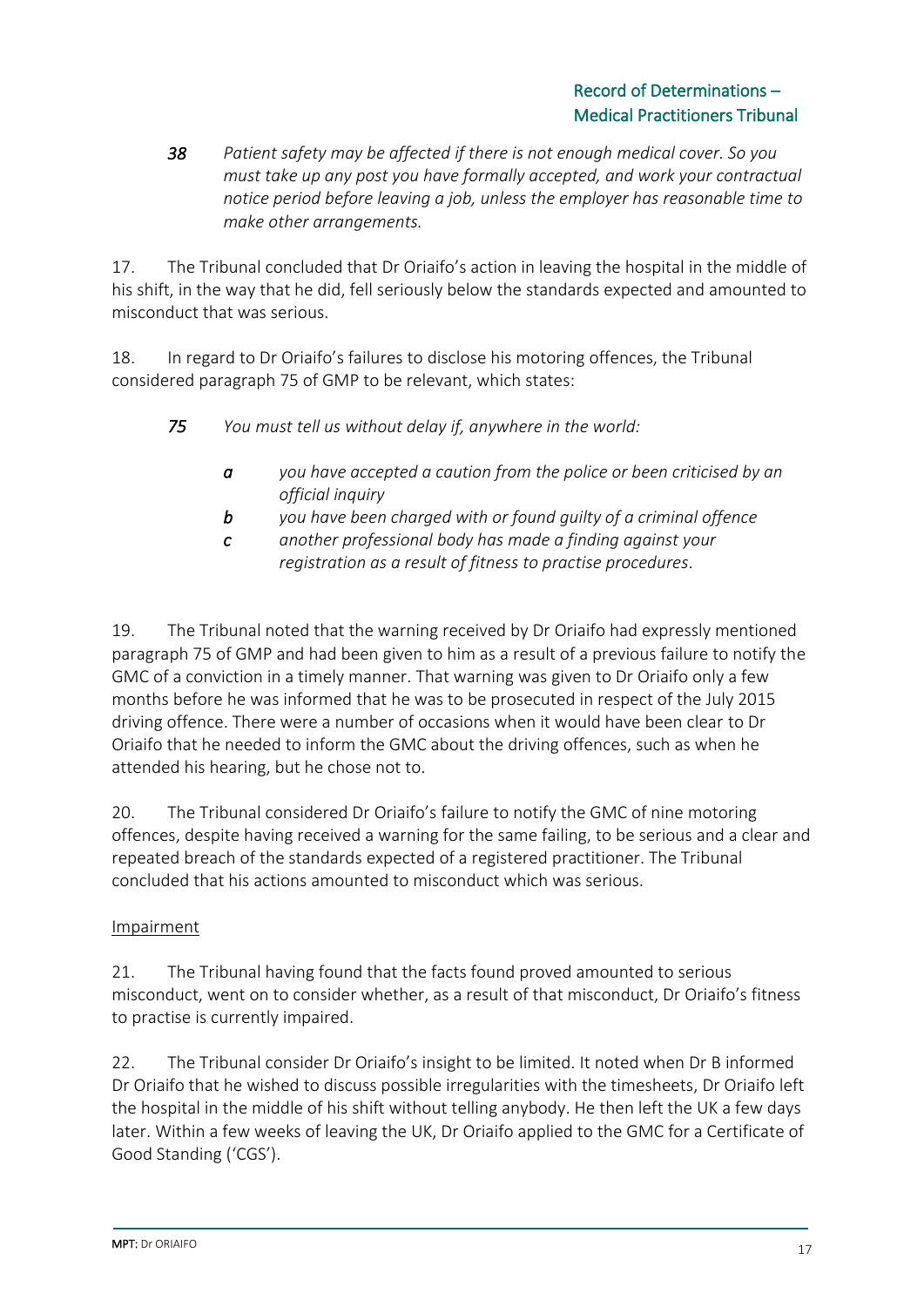23. Five years after Dr Oriaifo left the UK, he was tracked down by the GMC in the USA. He denied during an interview conducted on behalf of the GMC having any knowledge of the GMC's investigation despite having been informed about it when he applied for a CGS. In email correspondence with the GMC, dated 29 March 2016, he was informed:

*"I am contacting you about your request for a Certificate of Good Standing (CGS). I cannot issue a CGS at present because the investigation into your fitness to practise is still underway. We may be able to issue one once our investigation is complete."*

24. Dr Oriaifo then made an application for Voluntary Erasure. It was only in response to a request for information in relation to that application that Dr Oriaifo acknowledged his dishonesty and offered a partial apology. The Tribunal noted that in the email Dr Oriaifo sought to justify his actions, stating:

*"However, I worked most of the shifts claimed on the timesheets. I did this out of ignorance and financial difficulties I faced at that time."*

25. The Tribunal is not satisfied that the admission and apology demonstrate any significant or meaningful insight. Dr Oriaifo's suggestion that he persisted in sustained dishonesty out of 'ignorance' shows a lack of appreciation about the seriousness of his wrongdoing. The Tribunal therefore concluded that Dr Oriaifo has limited insight into his dishonesty.

26. The Tribunal noted that despite the previous warning issued to Dr Oriaifo, he still failed to notify the GMC of nine subsequent motoring offences. When asked about this he denied knowing about the offences in the UK and that he was required to report the ones in the USA. Both the warning Dr Oriaifo received in April 2015 and paragraph 75 of GMP make clear the obligation to report such offences. Choosing not to and then feigning a lack of knowledge demonstrates a complete lack of insight.

27. The Tribunal has been provided with no evidence of any remediation or efforts to remediate on the part of Dr Oriaifo. The Tribunal considers the apology put forward by Dr Oriaifo in his email to be of limited value given the circumstances in which it was given and the attempt to justify and minimise his dishonest behaviour.

28. Despite knowing that his actions in claiming in excess of the hours he was actually working was dishonest, Dr Oriaifo nevertheless persisted in doing so for a sustained period of time. Further, having received a warning reminding him of the need to notify the GMC of any offences, Dr Oriaifo failed to do so in respect of nine further matters. Given the lack of any meaningful insight or reflection, the Tribunal considers the risk of repetition remains high. Accordingly, the Tribunal determined that Dr Oriaifo's fitness to practise is currently impaired by reason of his misconduct.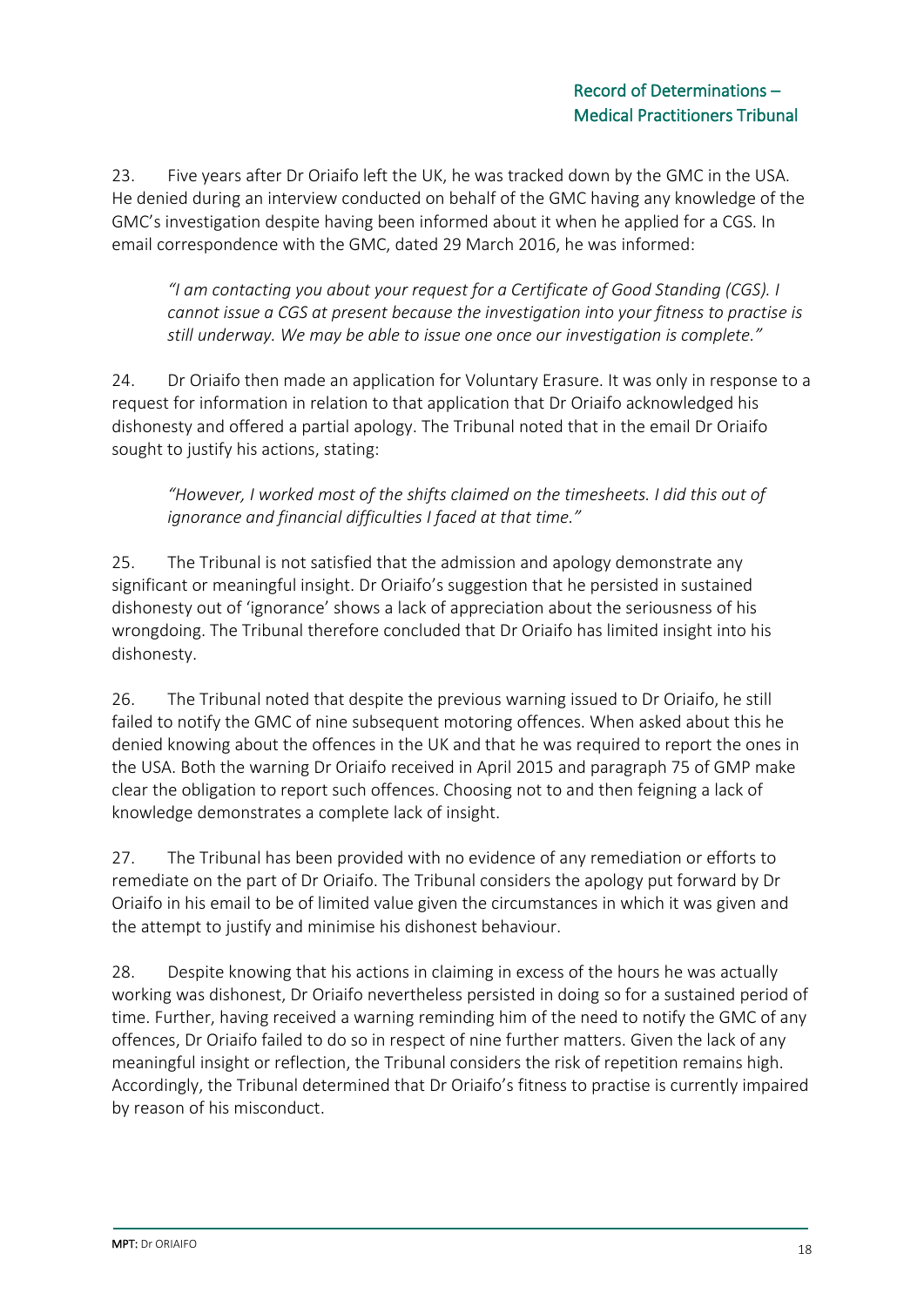29. The Tribunal also considered that a finding of impairment is necessary to mark the seriousness of Dr Oriaifo's repeated and persistent departures from the standards expected of a doctor and to send a signal to members of the public and profession alike that such behaviour is wholly unacceptable.

30. The Tribunal has therefore determined that Dr Oriaifo's fitness to practise is currently impaired by reason of misconduct*.*

### Determination on Sanction - 01/03/2022

1. Having determined that Dr Oriaifo's fitness to practise is impaired by reason of misconduct, the Tribunal now has to decide in accordance with Rule 17(2)(n) of the Rules on the appropriate sanction, if any, to impose.

### The Evidence

2. The Tribunal has taken into account evidence received during the earlier stages of the hearing where relevant to reaching a decision on sanction.

### Submissions

3. On behalf of the GMC, Mr Dite invited the Tribunal to conclude that a sanction was necessary in this case to uphold the second and third limbs of the overarching objective, namely to: promote and maintain public confidence in the medical profession, and to promote and maintain proper professional standards and conduct for the members of the profession.

4. Mr Dite referred the Tribunal to what he submitted were relevant paragraphs of the GMC Sanctions Guidance 2020 ('Sanctions Guidance'), in particular paragraphs 120, 121, 124 and 128, which state:

| 120 | Good medical practice states that registered doctors must be honest and |
|-----|-------------------------------------------------------------------------|
|     | trustworthy, and must make sure that their conduct justifies their      |
|     | patients' trust in them and the public's trust in the profession.       |

*121 In relation to financial and commercial dealings, paragraph 77 of Good medical practice also sets out that:*

*'You must be honest in financial and commercial dealings with patients, employers, insurers and other organisations or individuals.'*

*124 Although it may not result in direct harm to patients, dishonesty related to matters outside the doctor's clinical responsibility (eg providing false statements or fraudulent claims for monies) is particularly serious. This is*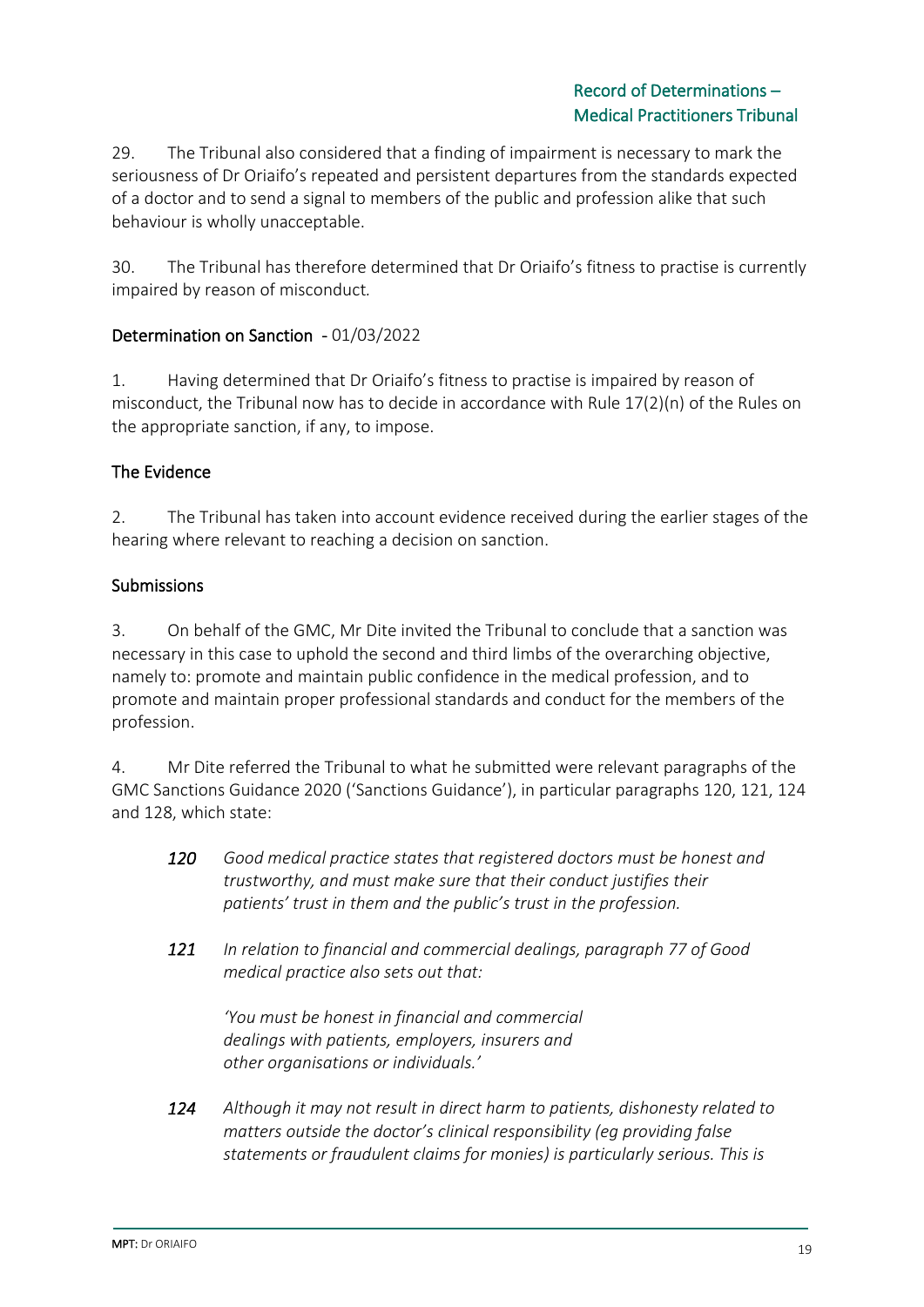## Record of Determinations – Medical Practitioners Tribunal

*because it can undermine the trust the public place in the medical profession. Health authorities should be able to trust the integrity of doctors, and where a doctor undermines that trust there is a risk to public confidence in the profession. Evidence of clinical competence cannot mitigate serious and/or persistent dishonesty.*

## *128 Dishonesty, if persistent and/or covered up, is likely to result in erasure*

5. Mr Dite submitted that the Tribunal's determination on impairment identified a number of factors, which should be considered aggravating, particularly when considered in light of the Sanctions Guidance.

6. Mr Dite submitted that there are no exceptional circumstances in this case which would justify taking no action, that conditions would not be workable nor proportionate and that suspension would not be compatible with the need to uphold the second and third limbs of the overarching objective given the severity of Dr Oriaifo's dishonesty.

7. Mr Dite submitted that Dr Oriaifo's sustained and persistent dishonesty and his subsequent behaviour and attitude are fundamentally incompatible with continued registration, and that erasure is therefore necessary in this case. He submitted that the statutory overarching objective requires nothing less than a sanction of erasure.

## The Tribunal's Determination on Sanction

8. The decision as to the appropriate sanction to impose, if any, is a matter for the Tribunal exercising its own judgment. In reaching its decision, the Tribunal has taken into account the Sanctions Guidance and the statutory overarching objective.

9. The Tribunal bore in mind that the main reason for imposing sanctions is to protect the public and that sanctions are not imposed to punish or discipline doctors, though they may have a punitive effect. The Tribunal has taken a proportionate approach, by balancing Dr Oriaifo's interests with the public interest, but bore in mind that the reputation of the profession as a whole is more important than the interests of any individual doctor, as explained in *Bolton v Law Society [1994] 1 WLR 512*.

10. The Tribunal has also borne in mind that in deciding what sanction, if any, to impose, it should consider all the sanctions available, starting with the least restrictive and then consider each sanction in ascending order.

## *Mitigating and Aggravating Factors*

11. The Tribunal has already set out its decisions on the facts and impairment and it took those determinations into account during its deliberations on sanction. It first considered the aggravating and mitigating factors in this case and then moved on to consider the appropriate sanction, starting with whether to take no further action.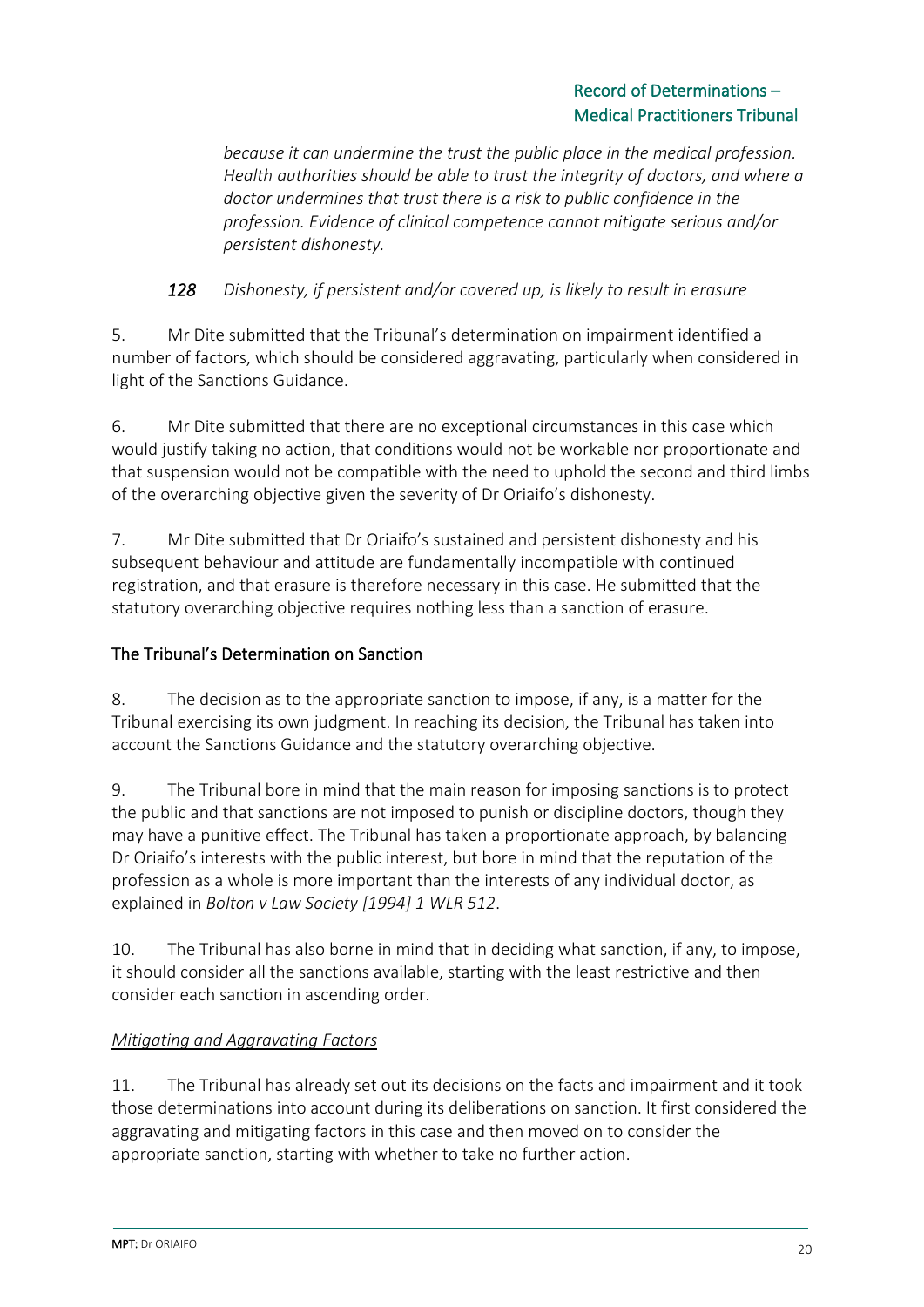- 12. The Tribunal considered the following factors to be aggravating:
	- a lack of probity demonstrated by Dr Oriaifo having engaged in persistent and repeated dishonesty which was covered up;
	- Dr Oriaifo's lack of insight into the severity of his actions and the allegations made against him;
	- Dr Oriaifo's actions in avoiding responsibility and accountability by fleeing Dr Gray's hospital, the UK and failing to engage meaningfully in any investigation;
	- the absence of any evidence of remediation, and;
	- Dr Oriaifo repeated failure to disclose motoring offences despite previously being issued a formal warning by the GMC for the same behaviour.

13. The Tribunal considered whether there were any mitigating factors in this case, but determined that none were applicable. While there has been a significant lapse of time since the events, this was due to Dr Oriaifo fleeing the hospital, and shortly thereafter, the country. Since the time he fled, he has avoided any meaningful engagement with the GMC. It took five years for the GMC to locate Dr Oriaifo. There is no evidence that he has used the intervening time to keep his skills up to date or undertake any remediation. The Tribunal therefore did not view the passage of time as a mitigating factor.

14. The Tribunal was of the view that the apology offered by Dr Oriaifo to the GMC was limited and was not genuine, for the reasons set out in its determination on impairment. The Tribunal noted that there has been no offer by Dr Oriaifo to start to repay the significant amount of money he defrauded from the NHS. It therefore did not consider the apology offered by Dr Oriaifo to be a mitigating factor in the case.

## No action

15. The Tribunal determined that there were no exceptional circumstances in this case which could justify it taking no action. It considered that to take no action would neither reflect nor address the gravity of Dr Oriaifo's misconduct.

### **Conditions**

16. The Tribunal then went on to consider whether to impose a period of conditions on Dr Oriaifo's registration.

17. The Tribunal concluded that conditions would not be workable due to the dishonest nature of Dr Oriaifo's misconduct, his lack of insight and the fact that he is no longer living or practising in the UK. The Tribunal determined that a period of conditional registration would in any event be insufficient to mark the seriousness of Dr Oriaifo's misconduct.

### Suspension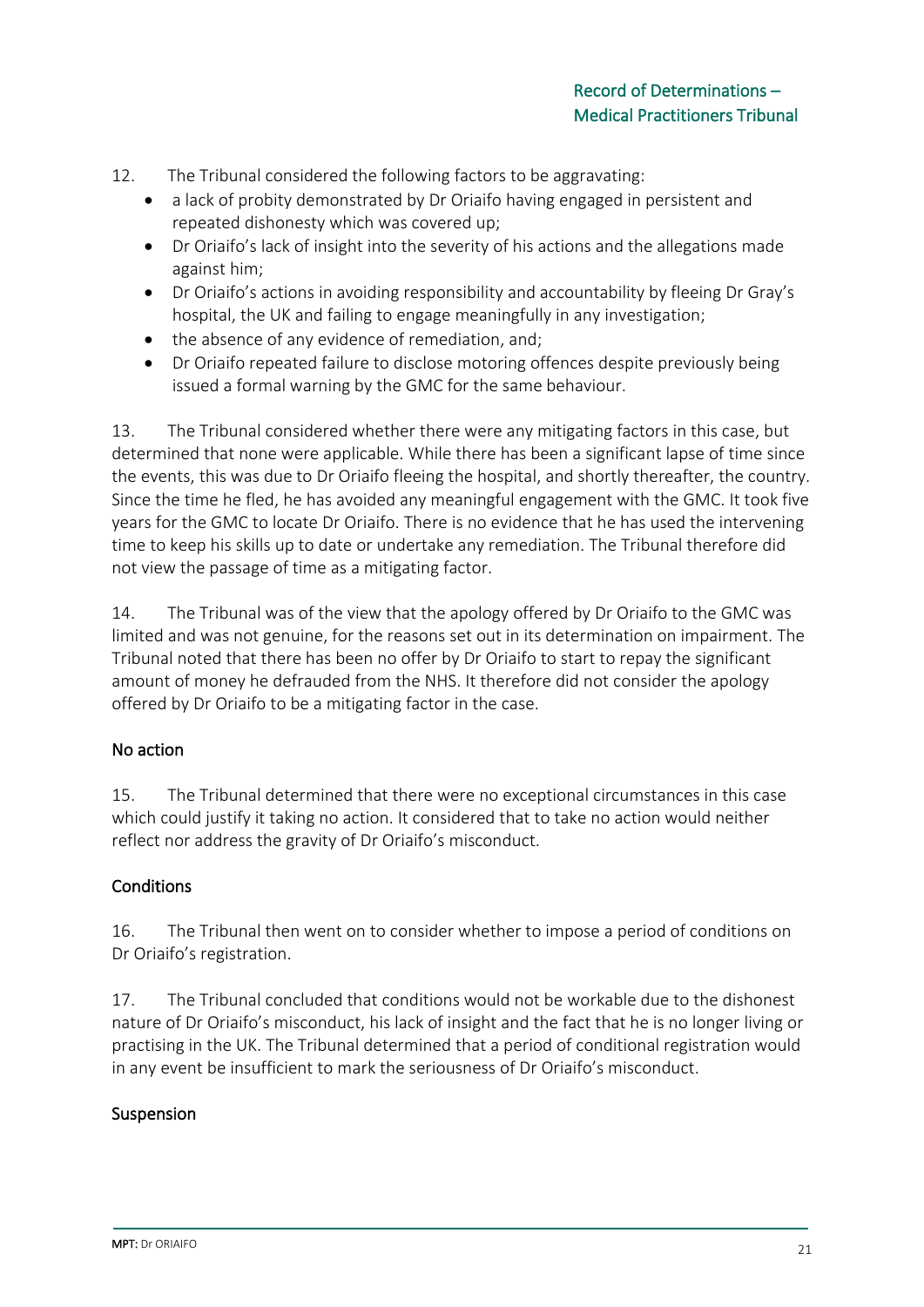18. The Tribunal then went on to consider whether a period of suspension would be the appropriate sanction in the circumstances of this case.

19. In doing so, the Tribunal was mindful of paragraphs 92, 93 and 97(a), (e), (f) and (g) of the Sanctions Guidance, which state:

- *92 Suspension will be an appropriate response to misconduct that is so serious that action must be taken to protect members of the public and maintain public confidence in the profession. A period of suspension will be appropriate for conduct that is serious but falls short of being fundamentally incompatible with continued registration (ie for which erasure is more likely to be the appropriate sanction because the tribunal considers that the doctor should not practise again either for public safety reasons or to protect the reputation of the profession).*
- *93 Suspension may be appropriate, for example, where there may have been acknowledgement of fault and where the tribunal is satisfied that the behaviour or incident is unlikely to be repeated. The tribunal may wish to see evidence that the doctor has taken steps to mitigate their actions.*
- *97 Some or all of the following factors being present (this list is not exhaustive) would indicate suspension may be appropriate.*
	- *a A serious breach of Good medical practice, but where the doctor's misconduct is not fundamentally incompatible with their continued registration, therefore complete removal from the medical register would not be in the public interest. However, the breach is serious enough that any sanction lower than a suspension would not be sufficient to protect the public or maintain confidence in doctors.*
	- *…*
	- *e No evidence that demonstrates remediation is unlikely to be successful, eg because of previous unsuccessful attempts or a doctor's unwillingness to engage.*
	- *f No evidence of repetition of similar behaviour since incident.*
	- *g The tribunal is satisfied the doctor has insight and does not pose a significant risk of repeating behaviour.*

20. The Tribunal considered the nature of Dr Oriaifo's dishonesty, which was repeated, persistent and enabled Dr Oriaifo to obtain a significant amount of money from NHS Grampian fraudulently. It noted that Dr Oriaifo has been unwilling to engage with the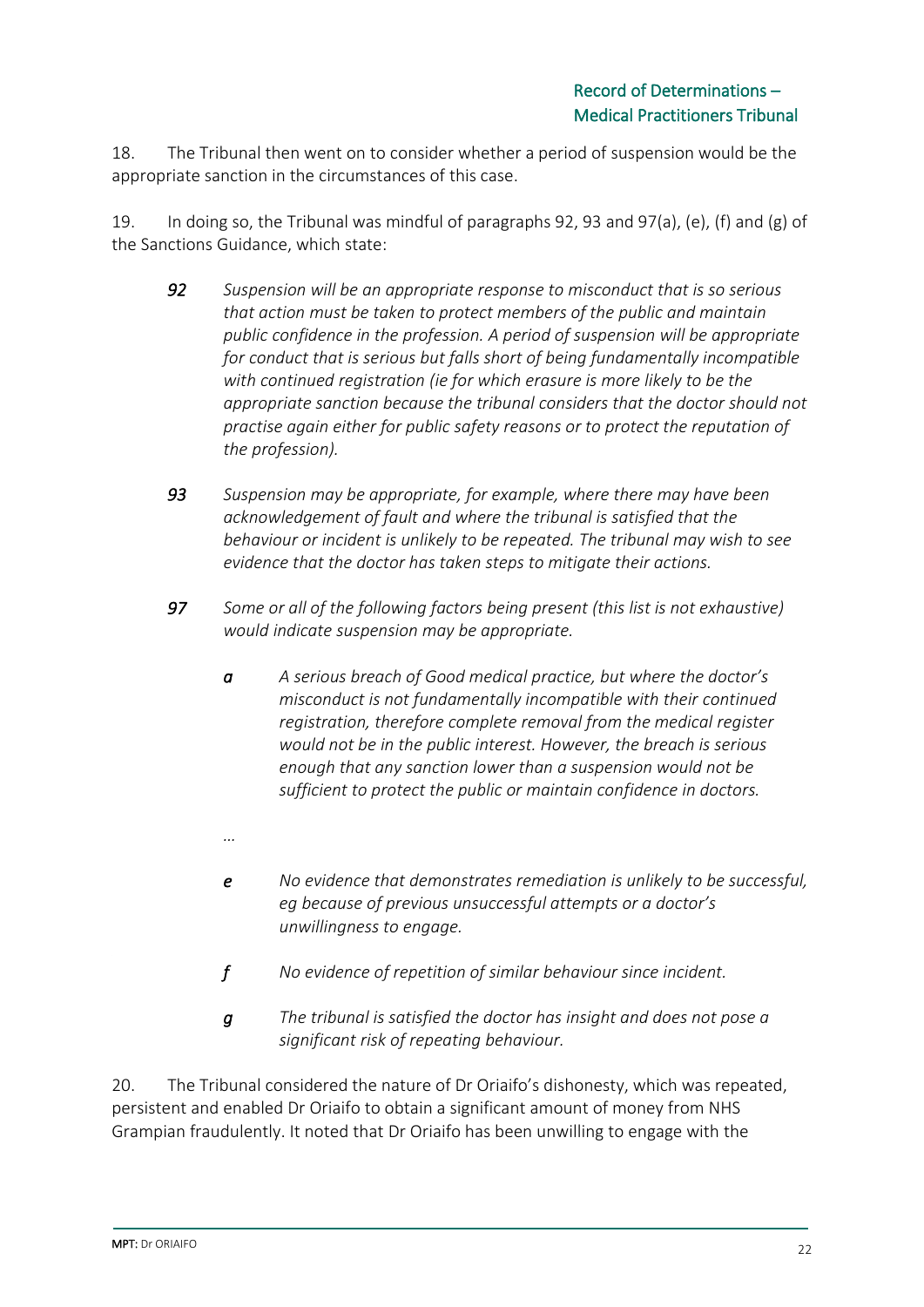regulatory proceedings and has failed to demonstrate any insight or remediation. The Tribunal considered that there remains a high risk of repetition.

21. In light of these factors, the Tribunal determined that a period of suspension would be insufficient to mark the seriousness of Dr Oriaifo's misconduct and to adequately protect the public interest.

### Erasure

22. The Tribunal then went on to consider whether erasure would be the appropriate sanction in the circumstances of this case.

23. In doing so, the Tribunal was satisfied that paragraphs 109(a), (b), (d), (h), (i), and (j), apply in this case:

- *109 Any of the following factors being present may indicate erasure is appropriate (this list is not exhaustive).*
	- *a A particularly serious departure from the principles set out in Good medical practice where the behaviour is fundamentally incompatible with being a doctor.*
	- *b A deliberate or reckless disregard for the principles set out in Good medical practice and/or patient safety.*
	- *…*
	- *d Abuse of position/trust (see Good medical practice, paragraph 65: 'You must make sure that your conduct justifies your patients' trust in you and the public's trust in the profession').*
	- *…*
	- *h Dishonesty, especially where persistent and/or covered up (see guidance below at paragraphs 120–128).*
	- *i Putting their own interests before those of their patients (see Good medical practice paragraph 1: – 'Make the care of [your] patients [your] first concern' and paragraphs 77–80 regarding conflicts of interest).*
	- *j Persistent lack of insight into the seriousness of their actions or the consequences.*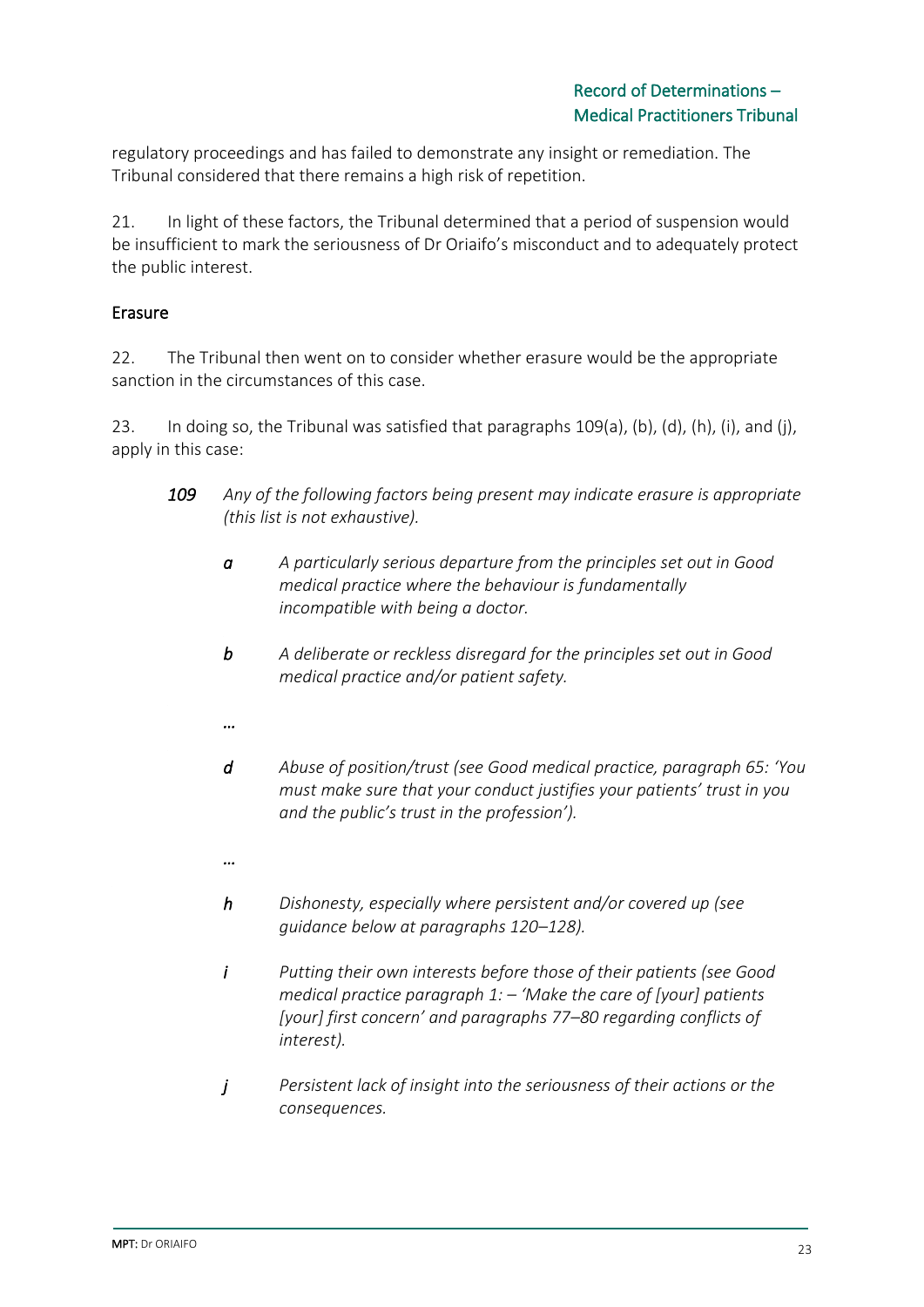24. In reaching its determination, the Tribunal also bore in mind paragraphs 124 and 128 of the Sanctions Guidance (as set out in submissions above).

25. The Tribunal determined that Dr Oriaifo's dishonesty, which was both persistent and covered up, is fundamentally incompatible with continued registration. Dr Oriaifo repeatedly departed from the principles set out in GMP and breached fundamental tenets of the profession. Despite having previously received a warning from the GMC, Dr Oriaifo continued to fail to follow GMP. In doing so, he has demonstrated a disregard for proper professional standards. By forging a colleague's signature and amending timesheets for his own financial gain, Dr Oriaifo has significantly undermined public trust and confidence in the medical profession.

26. The Tribunal is satisfied that given Dr Oriaifo's lack of insight and remediation, that there is a high risk of him repeating his misconduct and as such erasure is the only sanction that would adequately reflect the seriousness of his misconduct. Erasure of Dr Oriaifo's name from the Medical Register is the only sanction sufficient to uphold the over-arching objective to protect the public, maintain public confidence in the profession and uphold proper professional standards.

27. The Tribunal has determined to erase Dr Oriaifo's name from the Medical Register.

### Determination on Immediate Order - 01/03/2022

1. Having determined to erase Dr Oriaifo's name from the Medical Register, the Tribunal has considered, in accordance with Rule 17(2)(o) of the Rules, whether Dr Oriaifo's registration should be subject to an immediate order.

## Submissions

2. On behalf of the GMC, Mr Dite submitted that the Tribunal should impose an immediate order of suspension in this case.

3. Mr Dite submitted that this is a serious case involving significant and persistent dishonesty, which the Tribunal found to be incompatible with continued registration. He submitted that public confidence in the profession would be significantly undermined were an immediate order not imposed and Dr Oriaifo were allowed to practise unrestricted during the 28-day appeal period and the duration of any appeal, should he make one.

## The Tribunal's Determination

4. The Tribunal noted that an immediate order must be *"necessary"*. In reaching its decision, the Tribunal considered the relevant paragraphs of the Sanctions Guidance and exercised its own independent judgement. In particular, it took account of paragraphs 172, 173 and 178, which state: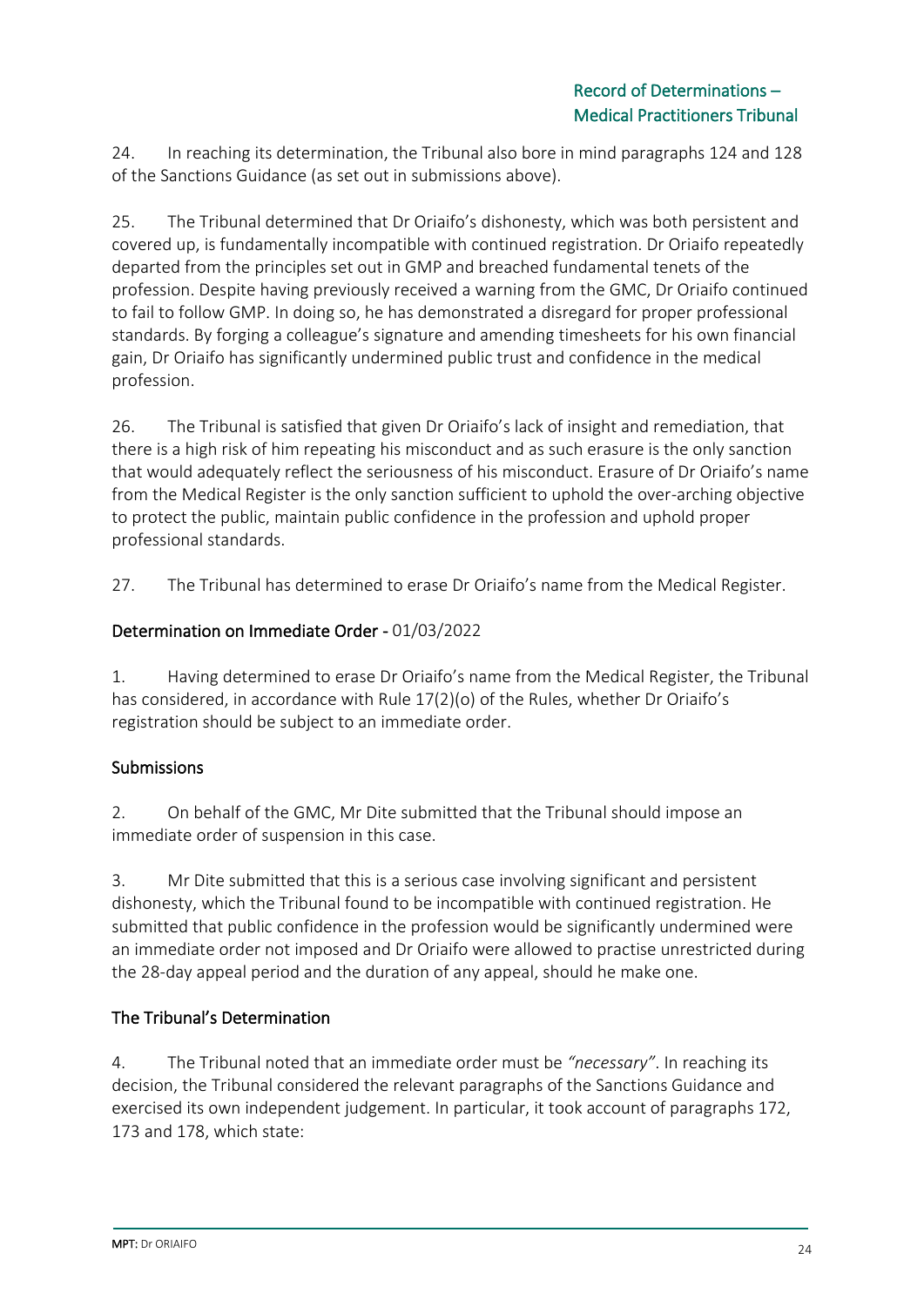- *172 The tribunal may impose an immediate order if it determines that it is necessary to protect members of the public, or is otherwise in the public interest, or is in the best interests of the doctor. The interests of the doctor include avoiding putting them in a position where they may come under pressure from patients, and/or may repeat the misconduct, particularly where this may also put them at risk of committing a criminal offence. Tribunals should balance these factors against other interests of the doctor, which may be to return to work pending the appeal, and against the wider public interest, which may require an immediate order.*
- *173 An immediate order might be particularly appropriate in cases where the doctor poses a risk to patient safety. For example, where they have provided poor clinical care or abused a doctor's special position of trust, or where immediate action must be taken to protect public confidence in the medical profession.*
- *178 Having considered the matter, the decision whether to impose an immediate order will be at the discretion of the tribunal based on the facts of each case. The tribunal should consider the seriousness of the matter that led to the substantive direction being made and whether it is appropriate for the doctor to continue in unrestricted practice before the substantive order takes effect.*

5. The Tribunal considered that the test for the imposition of an immediate order is necessity, and such an order is required where there is a risk to patient safety or where immediate action is required to protect the public interest.

6. The Tribunal concluded that given the seriousness of its findings against Dr Oriaifo and that it determined that his behaviour was fundamentally incompatible with continued registration, public confidence would be undermined were an immediate order not imposed in this case. Having determined that erasure was the appropriate and proportionate sanction, the Tribunal could not identify any justification for allowing Dr Oriaifo to remain free to practise unrestricted pending the 28-day appeal period and any potential appeal proceedings. This is particularly true given the high risk of repetition identified by the Tribunal.

7. The Tribunal considered that in addition to the public interest, an immediate order is also necessary to protect patient safety. Dr Oriaifo has not been practising medicine for approximately five years and there has been no evidence put before the Tribunal that he has kept his knowledge or skills up to date. Additionally, he previously put patient safety in jeopardy by disappearing in the middle of his shift at Dr Gray's once the timesheet irregularities were raised with him.

8. This means that Dr Oriaifo's registration will be suspended from the date on which notification of this decision is deemed to have been served upon him. The substantive direction, as already announced, will take effect 28 days from that date, unless an appeal is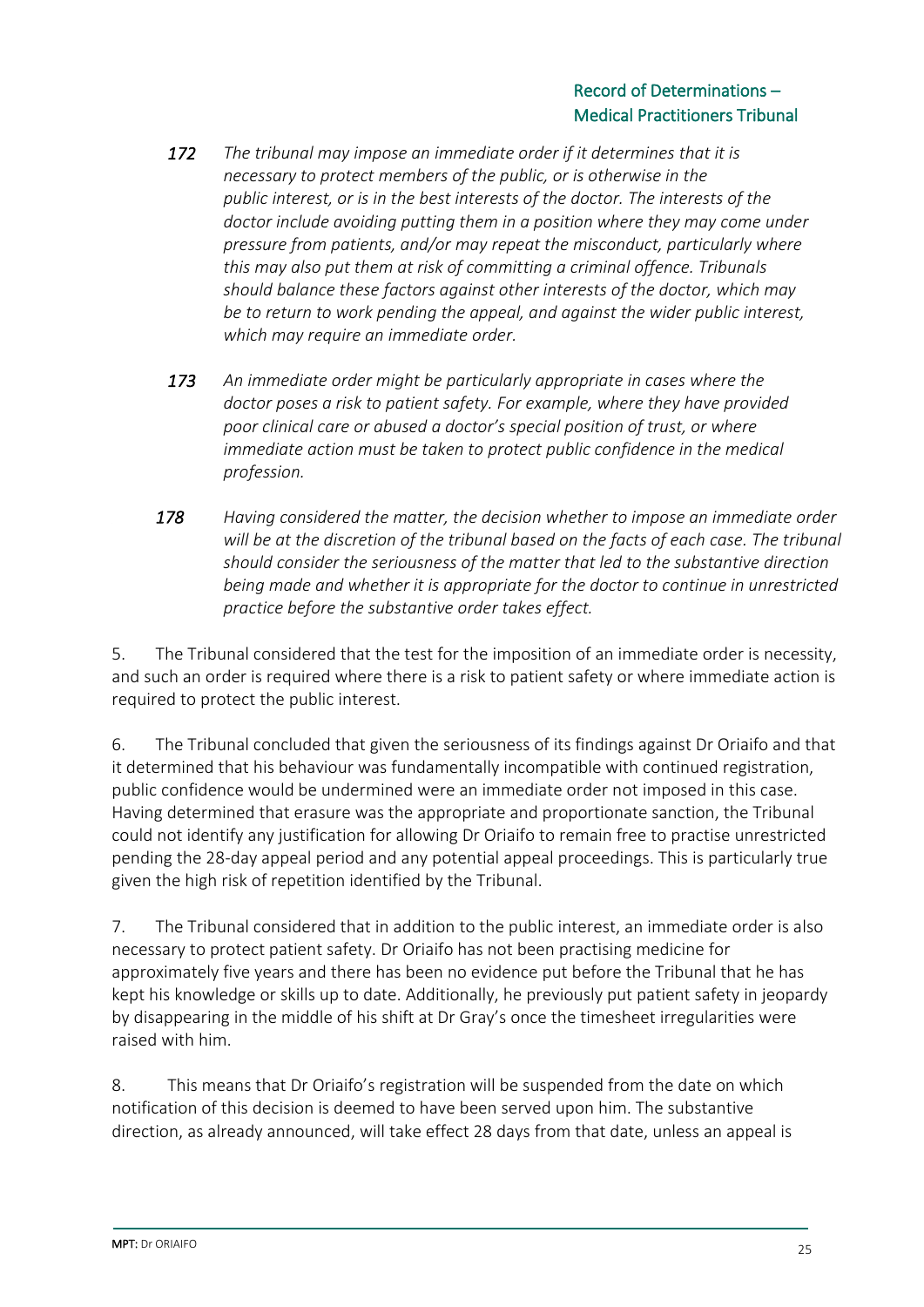made in the interim. If an appeal is made, the immediate order will remain in force until the appeal has concluded.

- 9. The interim order is hereby revoked.
- 10. That concludes this case.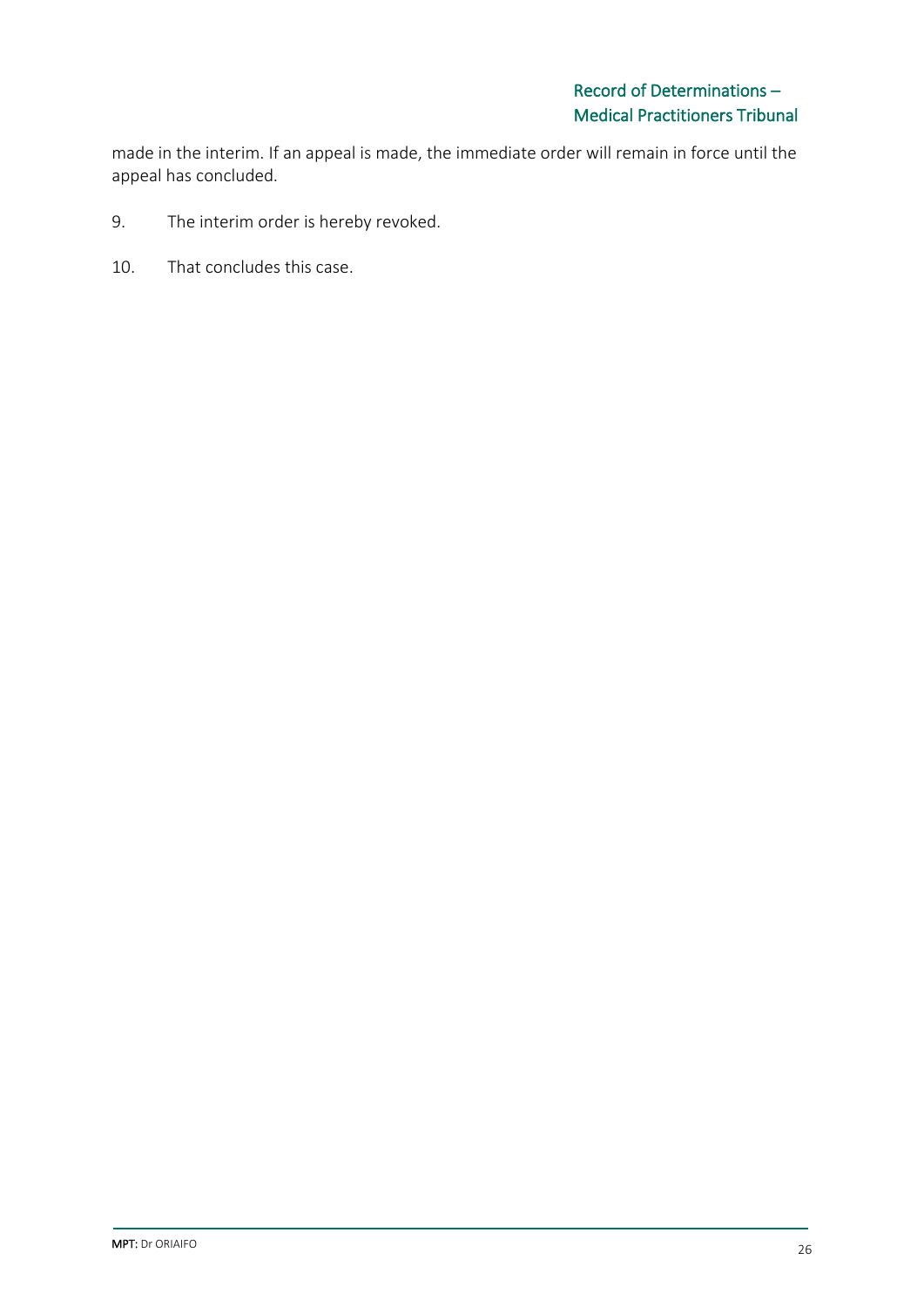### ANNEX A – 22/02/2022

#### Service & Proceeding

#### Service

1. Dr Oriaifo was not present at these proceedings, nor was he legally represented. Mr Alexis Dite, counsel, made submissions on behalf of the General Medical Council ('GMC') in relation to service. Mr Dite submitted that the GMC has complied with the requirements and therefore service has been effected.

2. The Tribunal was provided with a copy of a service bundle from the GMC. This included:

- Screenshot of Dr Oriaifo's registered postal address;
- Email, dated 16 March 2021 from Dr Oriaifo confirming his email address and that this should be the primary means of contact;
- Email correspondence between MPTS Case Management and Dr Oriaifo, dated 3 August 2021;
- Email correspondence between GMC and Dr Oriaifo, dated 10 January 2022, in which the time and date of the hearing as well as the Allegation was provided, and in which Dr Oriaifo confirmed receipt and stated he would not be attending the hearing;
- Notice of hearing issued via email by MPTS, dated 11 January 2022;
- Email correspondence from MPTS to Dr Oriafo and GMC, dated 27 January 2022.

3. Mr Dite submitted that in addition to the documents provided within the service bundle demonstrating that notice had been properly served to Dr Oriaifo's registered email address, the Report from Enquiry Agents (Brownsword) contained in the main hearing bundle also evidences that Dr Oriaifo had confirmed he wished to receive email correspondence in relation to the investigation, at his registered email address.

4. Having considered the documentation contained within the service bundle as set out above, the Tribunal was satisfied that Dr Oriaifo was aware of the nature, date and time of this hearing.

5. The Tribunal therefore determined that notice of this hearing had been served on Dr Oriaifo in accordance with Rules 15 and 40 of the General Medical Council's (GMC) (Fitness to Practise) Rules 2004, as amended, ('the Rules') and paragraph 8 of Schedule 4 to the Medical Act 1983, as amended.

#### Adjournment/Proceeding in Absence

6. The Tribunal then went on to consider whether it would be appropriate to adjourn proceedings under Rule 29(2) of the Rules, or proceed in Dr Oriaifo's absence pursuant to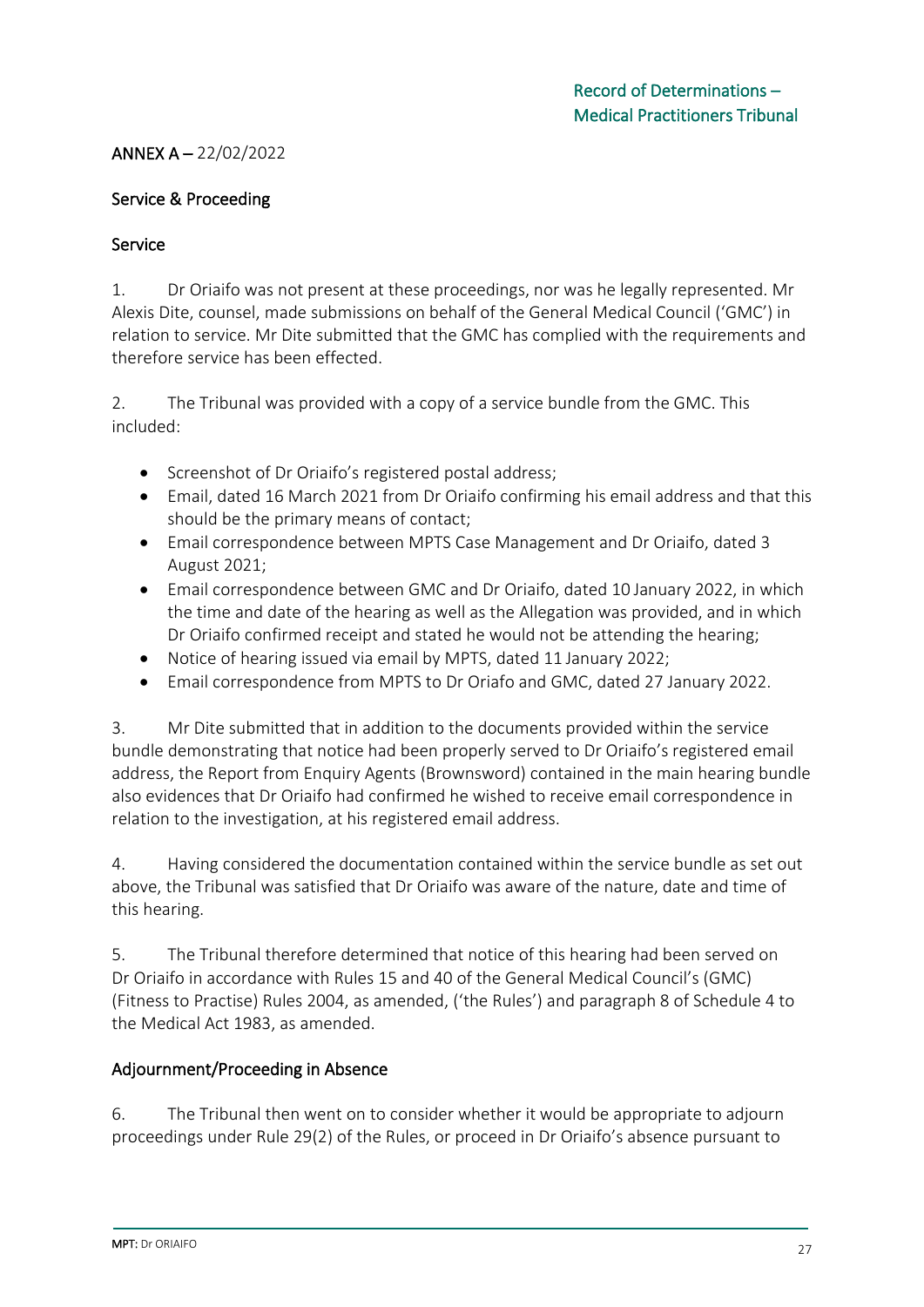### Record of Determinations – Medical Practitioners Tribunal

Rule 31 of the Rules. The Tribunal was conscious that its discretion to proceed in the absence of a doctor should be exercised with the utmost care and caution. It bore in mind that fairness to Dr Oriaifo is a prime consideration although fairness to the GMC and the interests of the public should also be taken into account.

7. Mr Dite submitted that the Tribunal should proceed with the hearing in Dr Oriaifo's absence pursuant to Rule 31 as he is clearly aware of the time, date and nature of these proceedings and has chosen not to attend. In response to a Rule 34(9) letter sent to his registered email address by the GMC on 10 January 2022, Dr Oriaifo replied *"I will neither attend the tribunal nor be represented."*

8. Mr Dite submitted that Dr Oriaifo has voluntarily waived his right to be present at these proceedings, that there is no information which indicates he is likely to attend at any future dates, and that he has not requested any such adjournment.

9. Mr Dite submitted that in addition to fairness to Dr Oriaifo, fairness to the wider public interest and the GMC should also be taken into account, and that although Dr Oriaifo has not made any formal submissions, the Tribunal has been provided with comments made by him to the Enquiry Agents on 5 March 2021 and those made by him via email to the GMC on 16 March 2021. He submitted that this is a serious case where the main events related back to a period between 2014 and 2016 and that it is therefore in the public interest that the hearing proceeds.

10. The Tribunal considered that Dr Oriaifo was made aware of the hearing and although he engaged with the GMC, provided some responses to the allegations and attended an earlier Interim Orders Tribunal, he explicitly responded that he would not be attending these proceedings and would not be represented. It noted that on 15 March 2021 Dr Oriaifo confirmed to the GMC, via email, that he wished to apply for voluntary erasure from the Medical Register. In this correspondence he also stated that he no longer resides in the UK and has not practised as a doctor anywhere since leaving the UK in 2016.

11. The Tribunal was of the view that Dr Oriaifo has voluntarily absented himself from these proceedings. He has not requested an adjournment, and given his statements, it appears unlikely that any adjournment would bring about his attendance at a later date.

12. The Tribunal was satisfied that given the timescales of the events leading to these proceedings and the number of medical witnesses who are scheduled to take time out of their clinical duties in order to assist this Tribunal, it was in the public interest that the hearing proceed in a timely manner. It was therefore satisfied that it would not be unjust or unfair to proceed in Dr Oriaifo's absence.

13. Having considered all the circumstances, the Tribunal was satisfied that it was appropriate to proceed with the hearing in Dr Oriaifo's absence.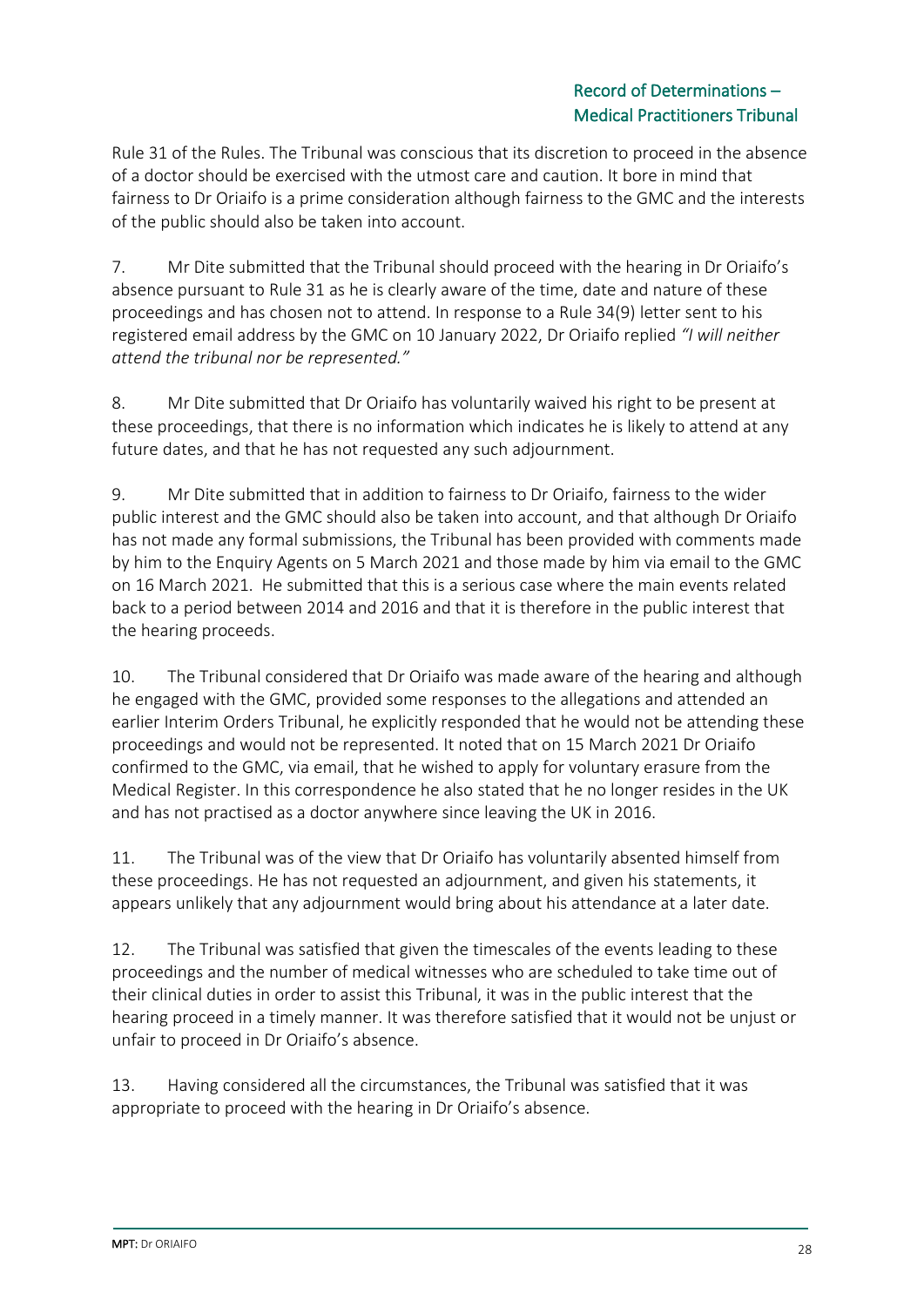### Schedule 1

### UK Criminal Offences

- 1. On 11 July 2015 you drove a mechanically propelled vehicle, namely a car registered number 111 OJC dangerously contrary to Section 2 of the Road Traffic Act 1988.
- 2. On 1 December 2015 you drove a mechanically propelled vehicle, namely a car registered number 111 OJC dangerously contrary to contravention of Section 2 of the Road Traffic Act 1988.